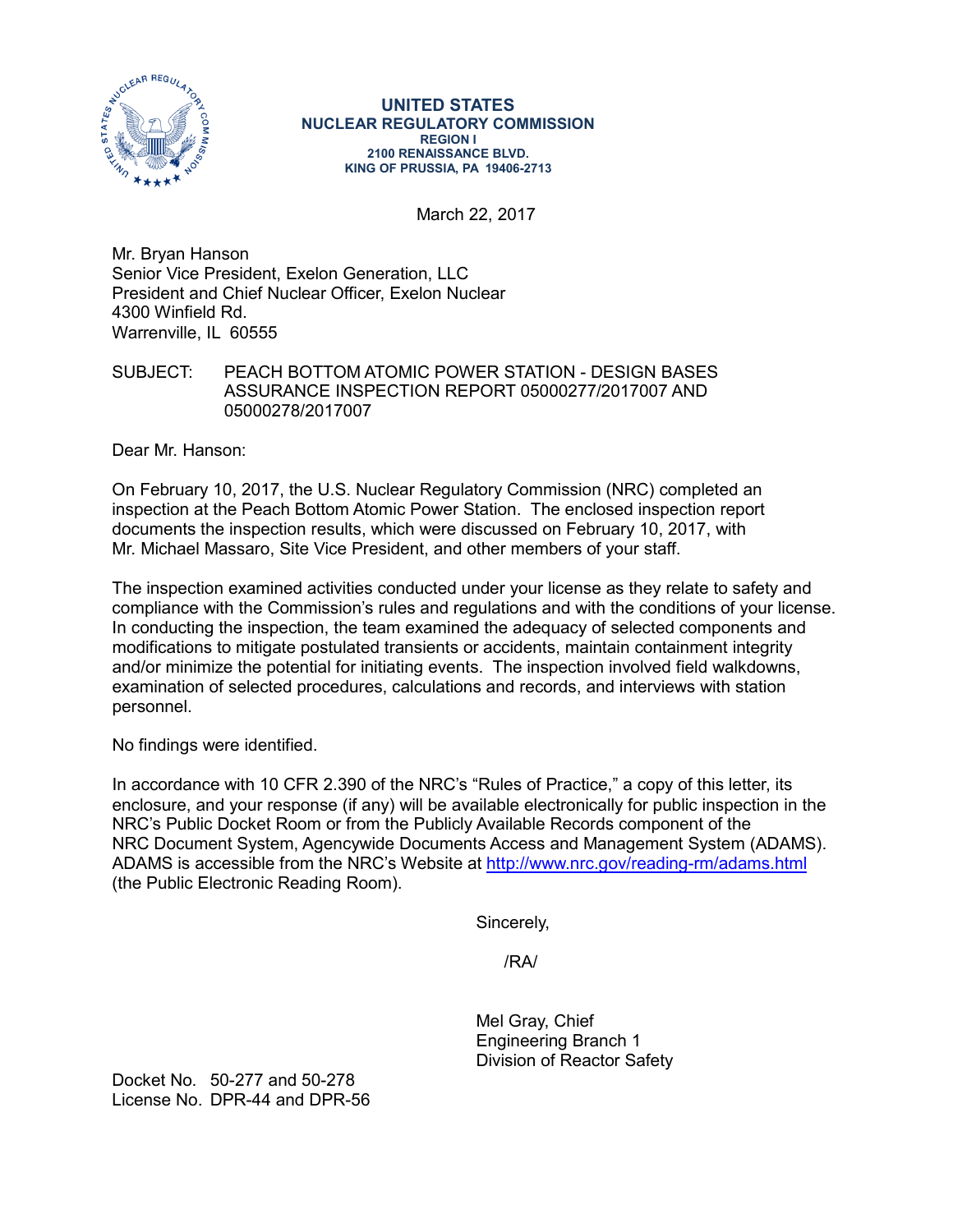B. Hanson 2

Enclosure: Inspection Report 05000277/2017007 and 05000278/2017007 w/Attachment: Supplemental Information

cc w/encl: Distribution via ListServ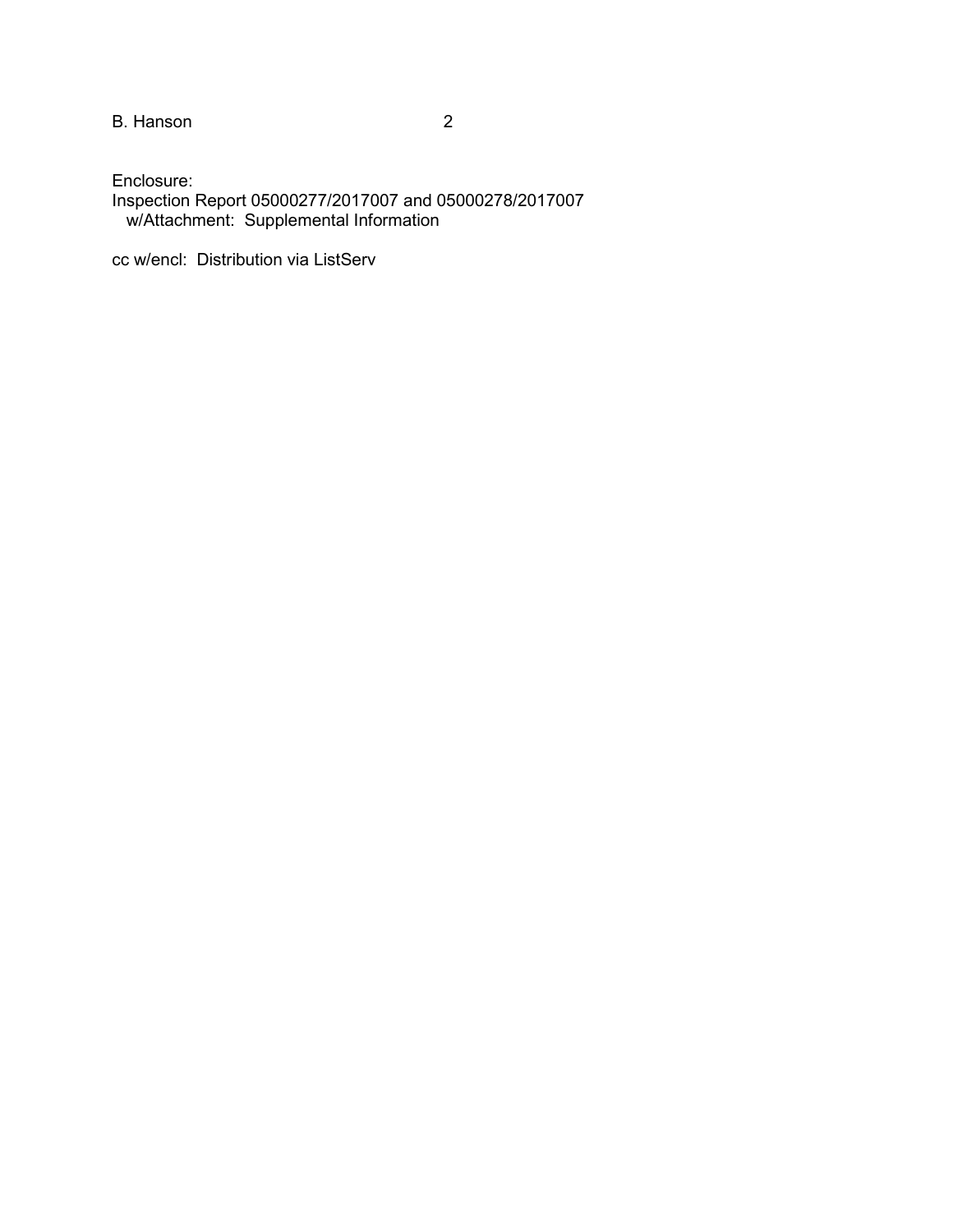- SUBJECT: PEACH BOTTOM ATOMIC POWER STATION DESIGN BASES ASSURANCE INSPECTION REPORT 05000277/2017007 AND 05000278/2017007 DATED MARCH 22, 2017
- DISTRIBUTION w/encl: (via E-mail) DDorman, RA DLew, DRA MScott, DRP DPelton, DRP RLorson, DRS JYerokun, DRS DSchroeder, DRP SBarber, DRP ATurilin, DRP KHeller, DRP JHeinly, DRP, SRI BSmith, DRP, RI SSchmitt, DRP, AA JBowen, RI, OEDO RidsNrrPMPeachBottom Resource RidsNrrDorlLpl1-2 Resource [ROPreports Reso](mailto:ROPreportsResource@nrc.gov)urce

#### DOCUMENT NAME: G:\DRS\Engineering Branch 1\Mangan\Peach Bottom DBA Inspection Rpt 2017007.docx ADAMS ACCESSION NUMBER: ML17082A043

| ☑<br><b>SUNSI Review</b> |            | ⊻<br>Non-Sensitive<br>Sensitive |               | ☑<br><b>Publicly Available</b><br>Non-Publicly Available<br>□ |  |  |
|--------------------------|------------|---------------------------------|---------------|---------------------------------------------------------------|--|--|
| <b>OFFICE</b>            | RI/DRS     | RI/DRP                          | <b>RI/DRS</b> |                                                               |  |  |
| <b>NAME</b>              | KMangan/KM | DSchroeder/DS                   | MGray/MG      |                                                               |  |  |
| <b>DATE</b>              | 03/21/17   | 03/22/17                        | 03/22/17      |                                                               |  |  |

OFFICIAL RECORD COPY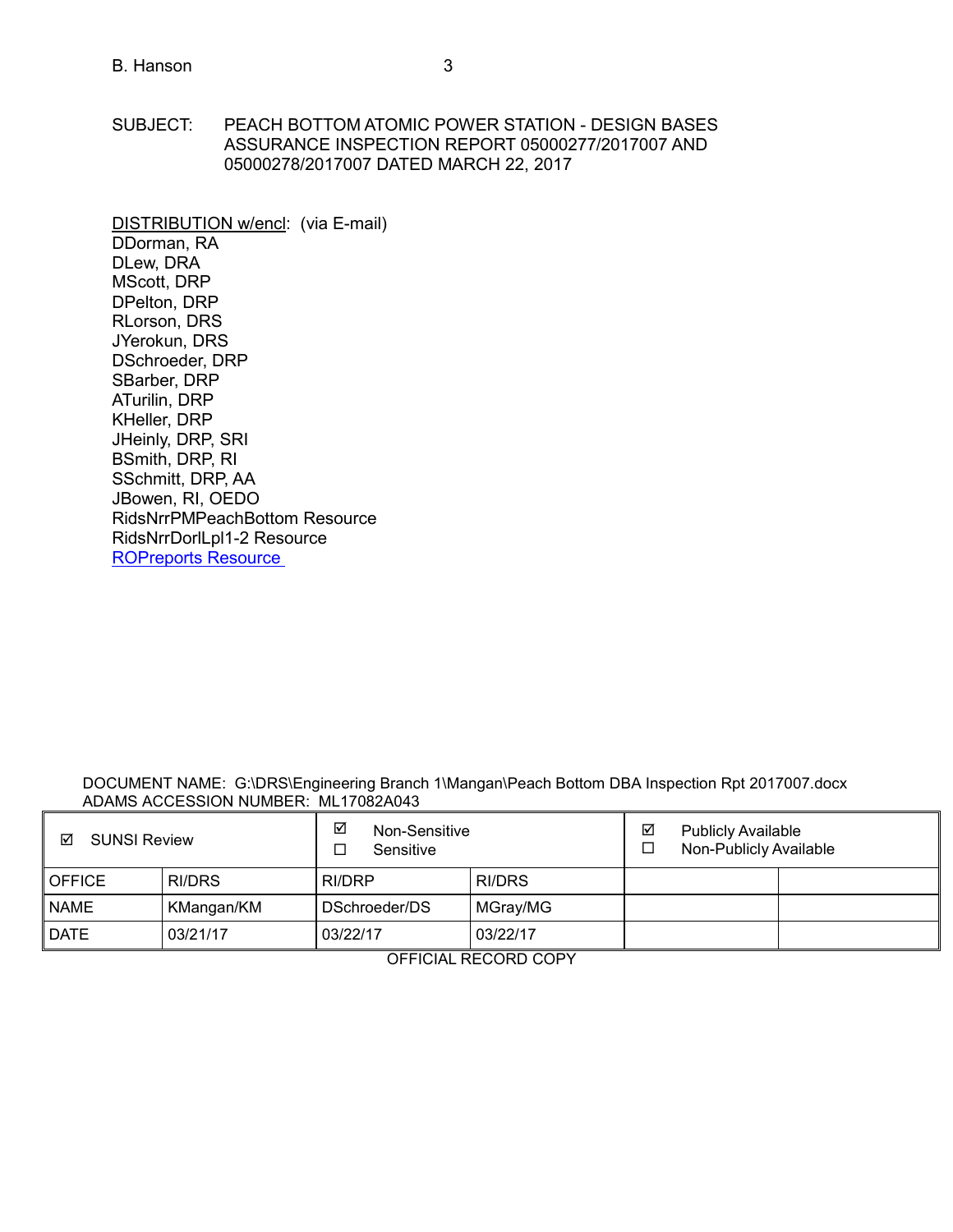# **UNITED STATES NUCLEAR REGULATORY COMMISSION**

## **REGION I**

| Docket No:                | 50-277 and 50-278                                                                                                                                                                                                                                               |
|---------------------------|-----------------------------------------------------------------------------------------------------------------------------------------------------------------------------------------------------------------------------------------------------------------|
| License No:               | DPR-44 and DPR-56                                                                                                                                                                                                                                               |
| Report No:                | 05000277/2017007, 05000278/2017007                                                                                                                                                                                                                              |
| Licensee:                 | Exelon Generation Company, LLC (Exelon)                                                                                                                                                                                                                         |
| Facility:                 | <b>Peach Bottom Atomic Power Station</b>                                                                                                                                                                                                                        |
| Location:                 | Delta, Pennsylvania                                                                                                                                                                                                                                             |
| <b>Inspection Period:</b> | January 30th through February 10th, 2017                                                                                                                                                                                                                        |
| Inspectors:               | K. Mangan, Senior Reactor Inspector, Division of Reactor Safety (DRS),<br><b>Team Leader</b><br>J. Schoppy, Senior Reactor Inspector, DRS<br>L. Dumont, Reactor Inspector, DRS<br>M Yeminy, NRC Mechanical Contractor<br>S. Kobylarz, NRC Electrical Contractor |
| Approved By:              | Mel Gray, Chief<br><b>Engineering Branch 1</b><br>Division of Reactor Safety                                                                                                                                                                                    |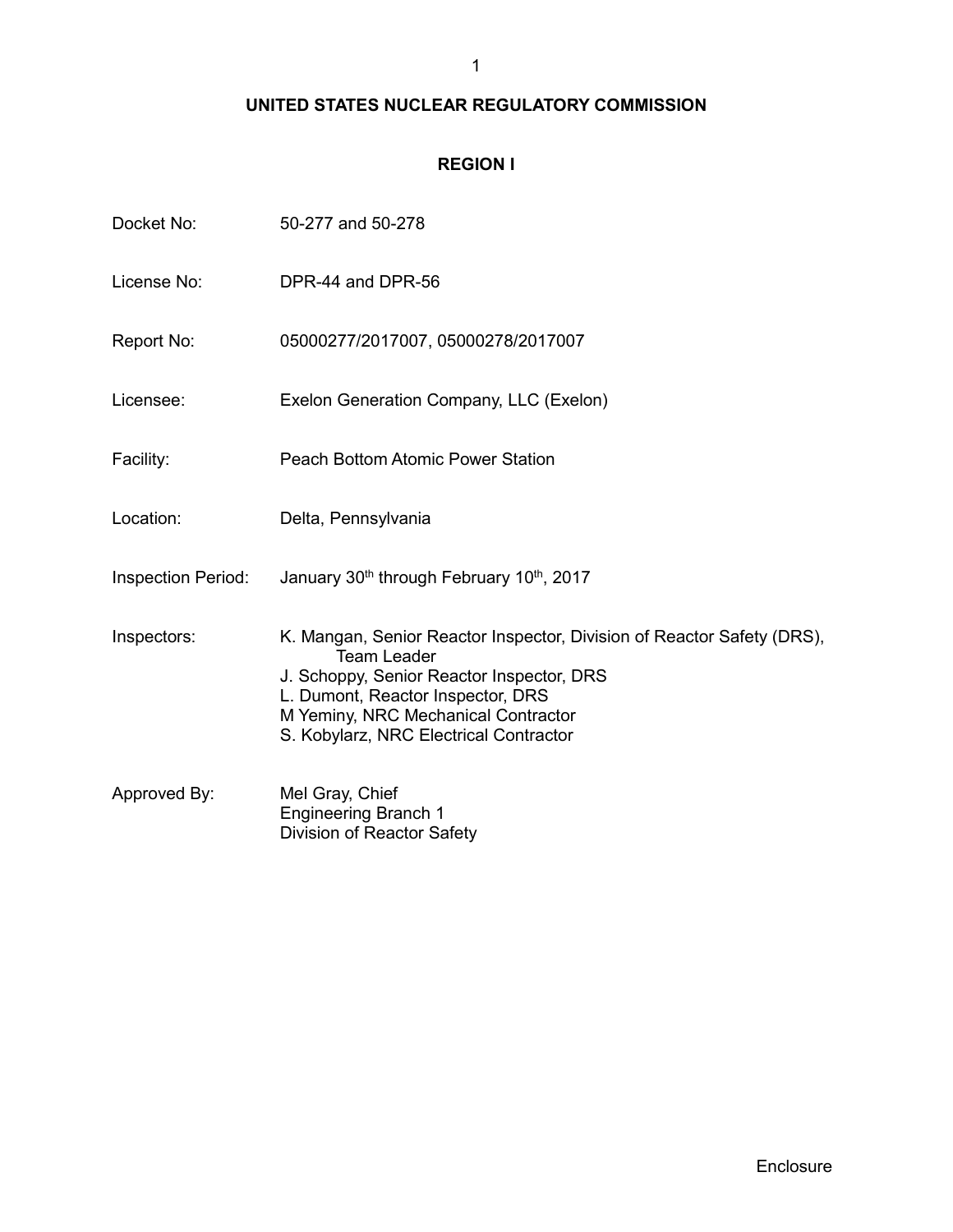#### **SUMMARY**

IR 05000277/2017007, 05000278/2017007; 1/30/2017 – 2/10/2017; Peach Bottom Atomic Power Station; Engineering Team Inspection.

The report covers the Design Basis Assurance Inspection conducted by a team of three U.S. Nuclear Regulatory Commission (NRC) inspectors and two NRC contractors. No findings were identified. The significance of most findings is indicated by their color (Green, White, Yellow, Red) using Inspection Manual Chapter (IMC) 0609, "Significance Determination Process." Cross-cutting aspects associated with findings are determined using IMC 0310, "Components Within the Cross-Cutting Areas." The NRC's program for overseeing the safe operation of commercial nuclear power reactors is described in NUREG-1649, "Reactor Oversight Process," Revision 6, dated July 2016.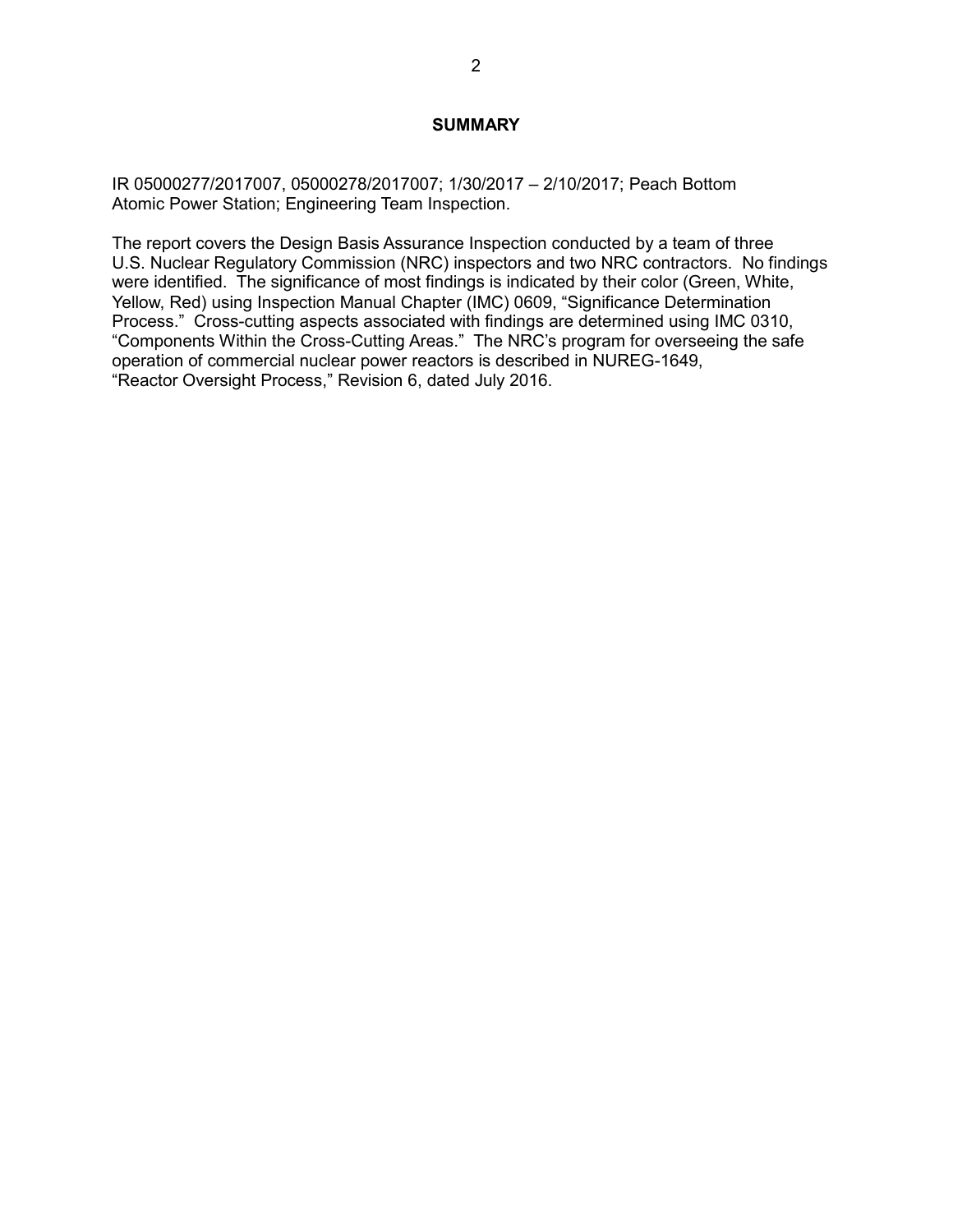## **REPORT DETAILS**

## **1**. **REACTOR SAFETY**

## **Cornerstones: Initiating Events, Mitigating Systems, and Barrier Integrity**

#### 1R21 Design Basis Assurance Inspection (IP 71111.21M)

#### .1 Inspection Sample Selection Process

The team selected risk significant components for review using information contained in the Peach Bottom Atomic Power Station (PBAPS) Probabilistic Risk Assessment (PRA) and the U.S. Nuclear Regulatory Commission's (NRC's) Standardized Plant Analysis Risk (SPAR) model for PBAPS. Additionally, the team referenced the Risk-Informed Inspection Notebook for PBAPS in the selection of potential components for review. In general, the selection process focused on components that had a risk achievement worth (RAW) factor greater than 1.3 or a risk reduction worth (RRW) factor greater than 1.005. The components selected were associated with both safety-related and nonsafety related systems and included a variety of components such as pumps, transformers, operator actions, electrical busses, and valves.

The team also selected six modifications that potentially affecting the design bases, licensing bases, and performance capability of the associated structures, systems, and components (SSC). The team selected modifications completed in the last three years that had not been previously inspected by an NRC modification team using inspection procedure 71111.17T. The team selected modifications that were performed on risk significant components that were associated with the initiating event, mitigating system or containment integrity cornerstones. The team selected a sample of electrical and mechanical modifications. Additionally, the complexity of the modification was also considered in selecting the modifications reviewed.

The team initially compiled a list of components based on the risk factors previously mentioned and risk significant modifications that had been completed. Additionally, the team reviewed the previous *Component Design Bases Inspection* (CDBI) and *Evaluations of Changes, Tests, or Experiments and Permanent Plant Modifications* NRC inspection reports and excluded those components and modifications previously inspected. The team then performed an assessment to narrow the focus of the inspection to five components, six modifications and one operating experience (OE) items. The team selected one sample based on large early release frequency (LERF) implications. The team's assessment evaluated possible low design margin included consideration of original design issues, margin reductions due to modifications, or margin reductions identified as a result of material condition/equipment reliability issues. The assessment also included items such as failed performance test results, corrective action history, repeated maintenance, Maintenance Rule (a)(1) status, operability reviews for degraded conditions, NRC resident inspector insights, and industry OE. Finally, consideration was given to the uniqueness and complexity of the design and the available defense-in-depth margins.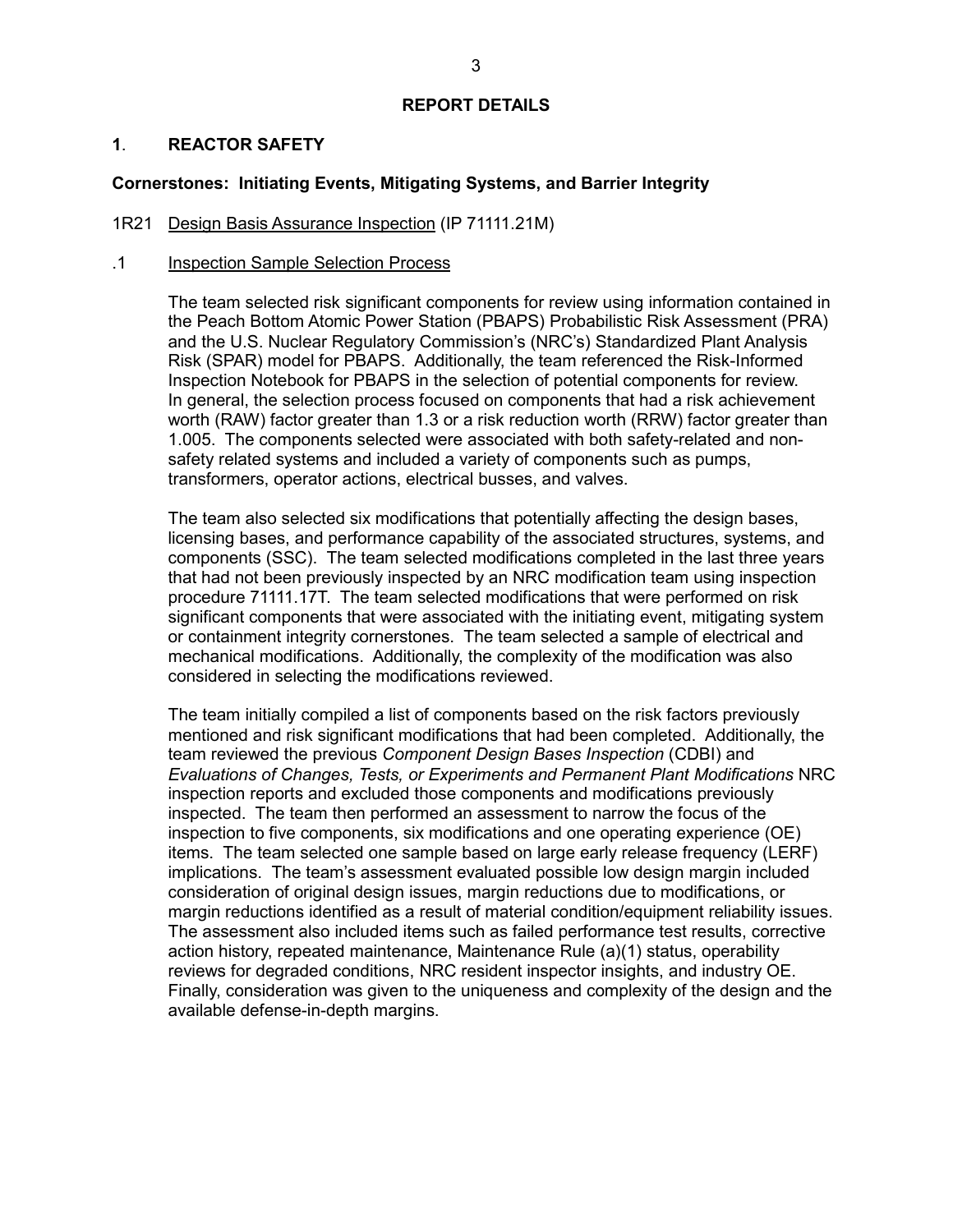The inspection performed by the team was conducted as outlined in NRC Inspection Procedure (IP) 71111.21M. This inspection effort included walkdowns of selected components and modifications; interviews with operators, system engineers, and design engineers; and reviews of associated design documents and calculations to assess the adequacy of the components to meet design basis, licensing basis, and risk-informed beyond design basis requirements.

Additionally, for the modification portion of the inspection, the team determined whether the modifications were adequately implemented; that procedures and design and license basis documentation affected by modification had been adequately updated to reflect any changes to the design or license basis of the facility after the change had been performed. Additionally, the team verified that any changes to the design and/or licensing bases had been performed in accordance with NRC guidance. Summaries of the reviews performed for each component, modification, and OE sample are discussed in the subsequent sections of this report. Documents reviewed for this inspection are listed in the Attachment.

- .2 Results of Detailed Reviews
- .2.1 Results of Detailed Component Reviews (5 samples)
- .2.1.1 4160 V Vital Bus E43
- a. Inspection Scope

The team inspected the 4160 Vac vital bus, E43, to determine whether it was capable of performing its design basis function. The team reviewed the updated final safety analysis report (UFSAR) and electrical distribution calculations including load flow, voltage regulation, and short-circuit analysis. This review was performed to evaluate the adequacy and appropriateness of design assumptions, to evaluate whether bus capacity was exceeded, and to assess if bus voltages remained above minimum acceptable values under design basis conditions. The team reviewed the bus voltage profile history to assess whether voltage conditions were consistent with the analytical limits in the voltage regulation study. The team also reviewed the design and test results for automatic and manual transfers of alternating current (AC) offsite power sources to determine whether they satisfied the design basis requirements. Additionally the team reviewed the electrical overcurrent, undervoltage, and ground protective relay settings for selected circuits to evaluate whether the trip set points interfered with the ability of the supplied equipment to perform its safety function but were also set to provide adequate bus protection. The loss of voltage and degraded voltage relay surveillances and calibration results were also reviewed to verify that they ensured the requirements of the associated technical specifications (TS) were met. Additionally, the team reviewed system maintenance test results, interviewed system engineers, and conducted field walkdowns to verify that equipment alignment, nameplate data, breaker positions, and relay settings were consistent with design drawings and to assess the material condition of the bus (switchgear). Finally, the team reviewed corrective action documents and system health reports and interviewed system and design engineers to determine whether there were any adverse operating trends or existing issues affecting bus reliability and to assess Exelon's performance to evaluate and correct problems.

b. Findings

No findings were identified.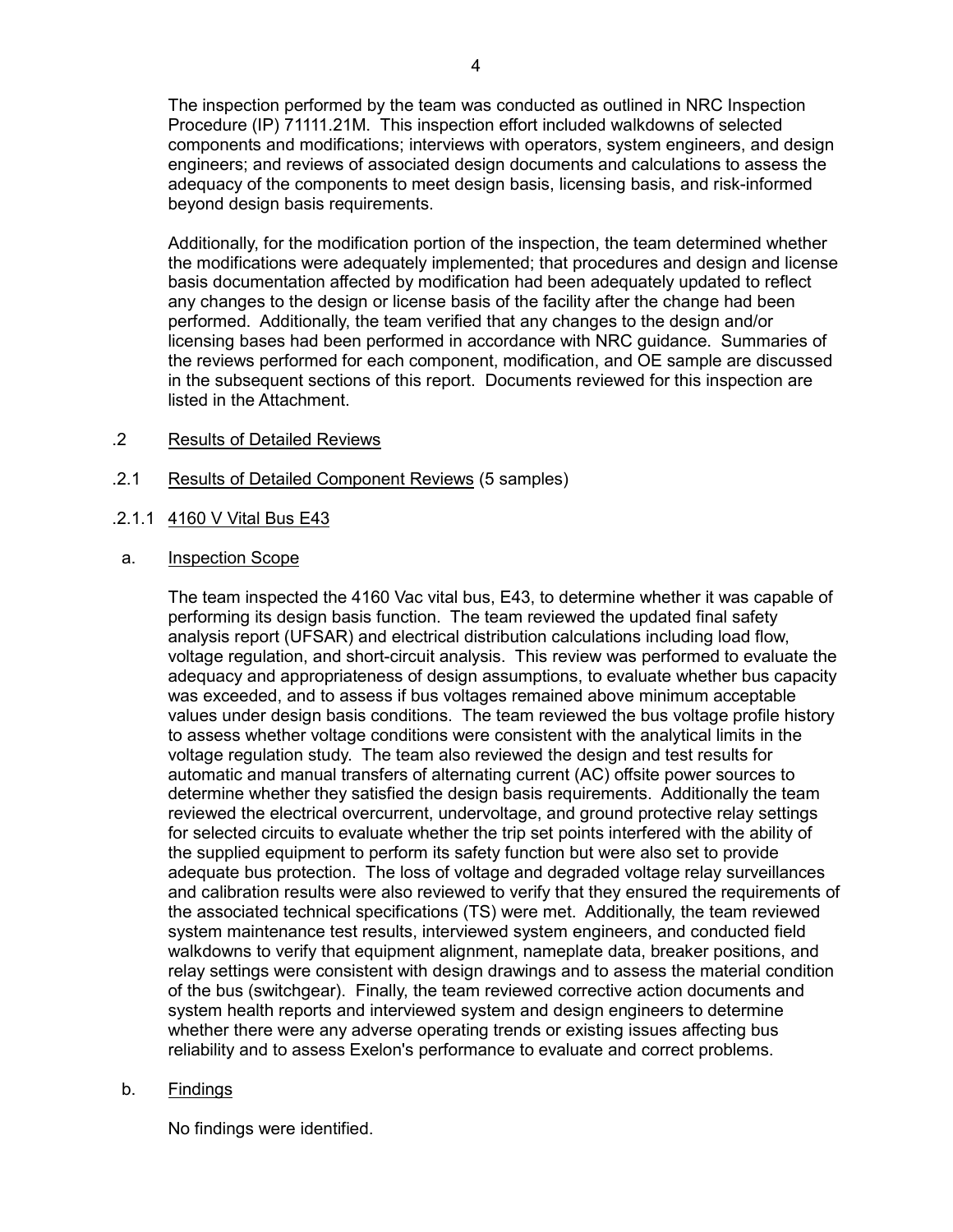### .2.1.2 Emergency Diesel Generator Room E-3 Ventilation

#### a. Inspection Scope

The team inspected the ventilation system for the E-3 emergency diesel generator (EDG) room to determine whether it was capable of meeting its design basis requirements. The ventilation system is designed to start upon an EDG start to maintain an acceptable operating environment in the EDG room, provide combustion air, and remove heat generated by equipment to ensure proper operation of the EDGs following design basis events. The team reviewed design and licensing documents, including the UFSAR, the TSs, associated design basis documents (DBD), drawings, and other design documents to determine the specific design functions. The team reviewed EDG test results and operating procedures to ensure that the EDG ventilation support system was operating as designed and verified that Exelon performed appropriate maintenance on the system. The team also reviewed the EDG system procedures and vendor manuals to determine if Exelon operated the ventilation system within the vendor design limits. The team reviewed the vendor manual and worst-case environmental conditions to evaluate whether EDG fan capacity was sufficient to provide adequate flow for heat removal during design basis events. The team reviewed inspection and testing procedures to evaluate whether Exelon performed appropriate maintenance activities and reviewed past test results to determine if the ventilation system was capable of removing the required heat load. Additionally, the electrical data for the ventilation components, degraded voltage conditions, and voltage drop calculation results were reviewed to confirm the system would have sufficient voltage and power available to perform its safety function at degraded voltage conditions and the associated electrical breakers would not inadvertently trip during accident mitigation. The team conducted several walkdowns of the EDG ventilation system and associated components to assess the observable material condition, configuration control, and operating environment. Finally, the team reviewed corrective action documents and available trend data to evaluate whether there were adverse operating trends and to assess Exelon's ability to evaluate and correct problems.

b. Findings

No findings were identified.

## .2.1.3 Unit 2 Standby Liquid Control Pump "A" and Standby Liquid Control Tank

## a. Inspection Scope

The team inspected the unit 2 "A" standby liquid control (SLC) pump (2AP40) and SLC tank (2OT018) to determine whether they were capable of meeting their design basis requirements. The SLC system is a manually initiated, safety-related system designed to bring the reactor to a shutdown condition at any time in core life independent of control rod capabilities, including anticipated transient without scram (ATWS) events. The team reviewed the UFSAR, calculations, drawings, associated DBDs, and procedures to identify the most limiting requirements for the SLC pump and tank. The team also reviewed a sample of surveillance test results to verify that pump performance met the acceptance criteria and that the flowpath was adequately tested. The team reviewed calculations for pump net positive suction head (NPSH) available versus NPSH required and pump vortexing limits to ensure that the pump could successfully inject into the reactor vessel consistent with design assumptions for the most limiting event.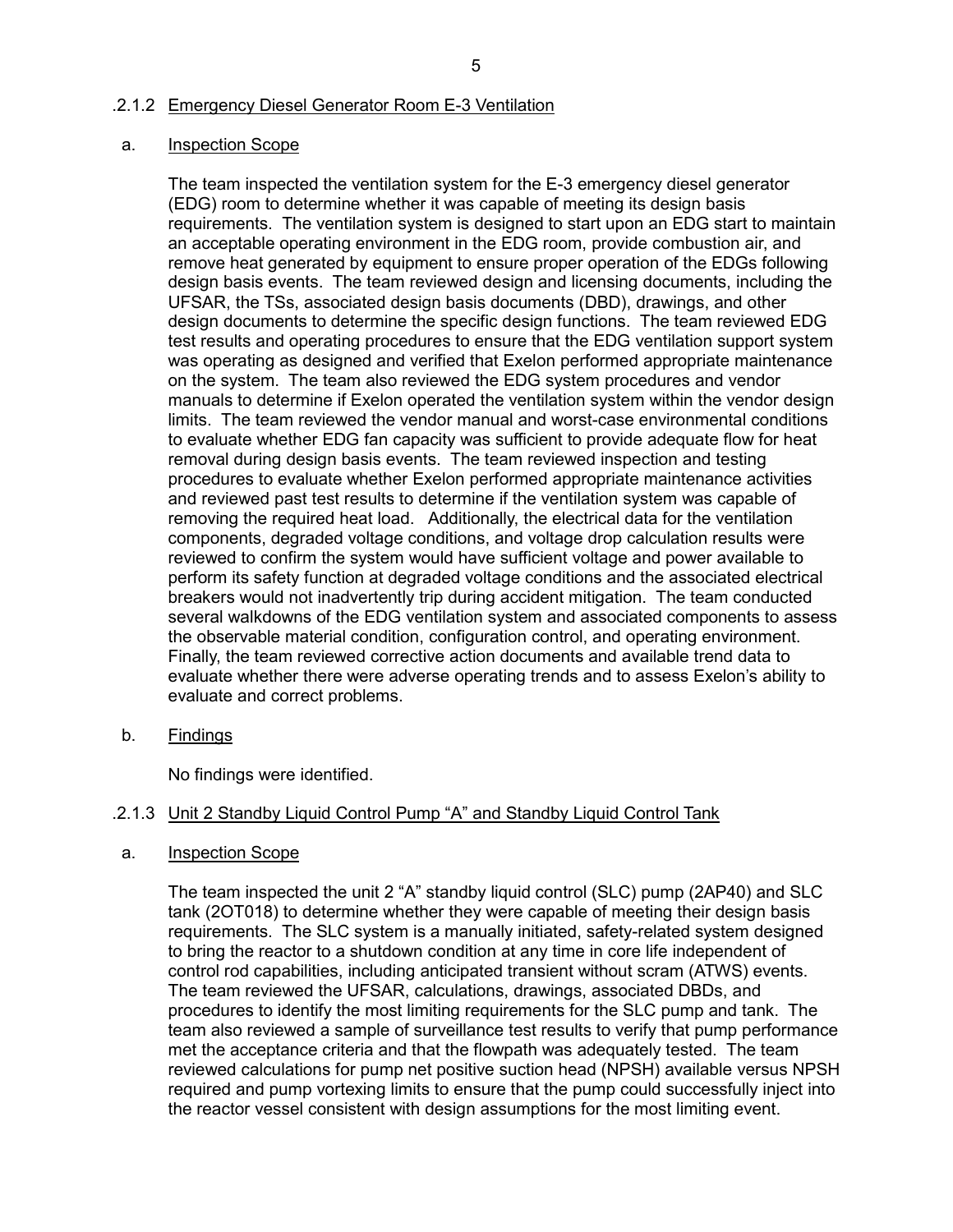The team also evaluated the pump discharge piping safety relief valve setpoint to determine if the relief valve setting was low enough to protect the piping yet high enough such that the relief valve would not lift during pump operation. The team discussed the design, operation, and corrective maintenance of the SLC pump with the engineering staff to gain an understanding of the performance history and overall component health. The team also conducted several walkdowns of accessible portions of the SLC system, including control room instrumentation, to assess the observable material condition, configuration control, and operating environment. Finally, the team reviewed corrective action documents and available trend data to evaluate whether there were adverse operating trends and to assess Exelon's performance to evaluate and correct problems.

b. Findings

No findings were identified.

## .2.1.4 Unit 3 High Pressure Coolant Injection System

## a. Inspection Scope

The team inspected the high pressure coolant injection (HPCI) system to determine whether it could fulfill its design basis requirements of delivering flow to the reactor vessel in the event of a postulated accident. The team interviewed the system engineer and reviewed pump testing results for the HPCI pump and steam turbine driver system to assess system performance. The UFSAR and TSs were reviewed to assure consistency between the pump parameters and the tested design basis flow rate and pressure. The team reviewed pump operation with suction supply from the condensate storage tank (CST) as well as operation while taking suction from the suppression pool to determine whether the formation of air vortices could jeopardize pump operation. Furthermore, in order to determine adequate pump performance at limiting conditions, the team reviewed whether there would be sufficient NPSH, without crediting drywell pressure, while the pump suction was aligned to the suppression pool and whether Exelon's emergency operating procedures properly cautioned the operators to reduce pump flow rate at high suppression pool temperature. The team's review focused on the impact of the recently implemented power uprate with emphasis on the effect of elevated torus temperature on the pump's NPSH at minimum suppression pool water level. The team also reviewed the heat load in the HPCI turbine and pump area to assess whether the pump and turbine will be capable of performing their safety function with only natural room cooling. The team conducted walkdowns of the HPCI System and associated support systems to assess Exelon's configuration control, the material condition, the operating environment. Finally, the team reviewed corrective action documents to determine if there were any adverse trends associated with the HPCI pump and turbine and to assess Exelon's performance to evaluate and correct problems.

b. Findings

No findings were identified.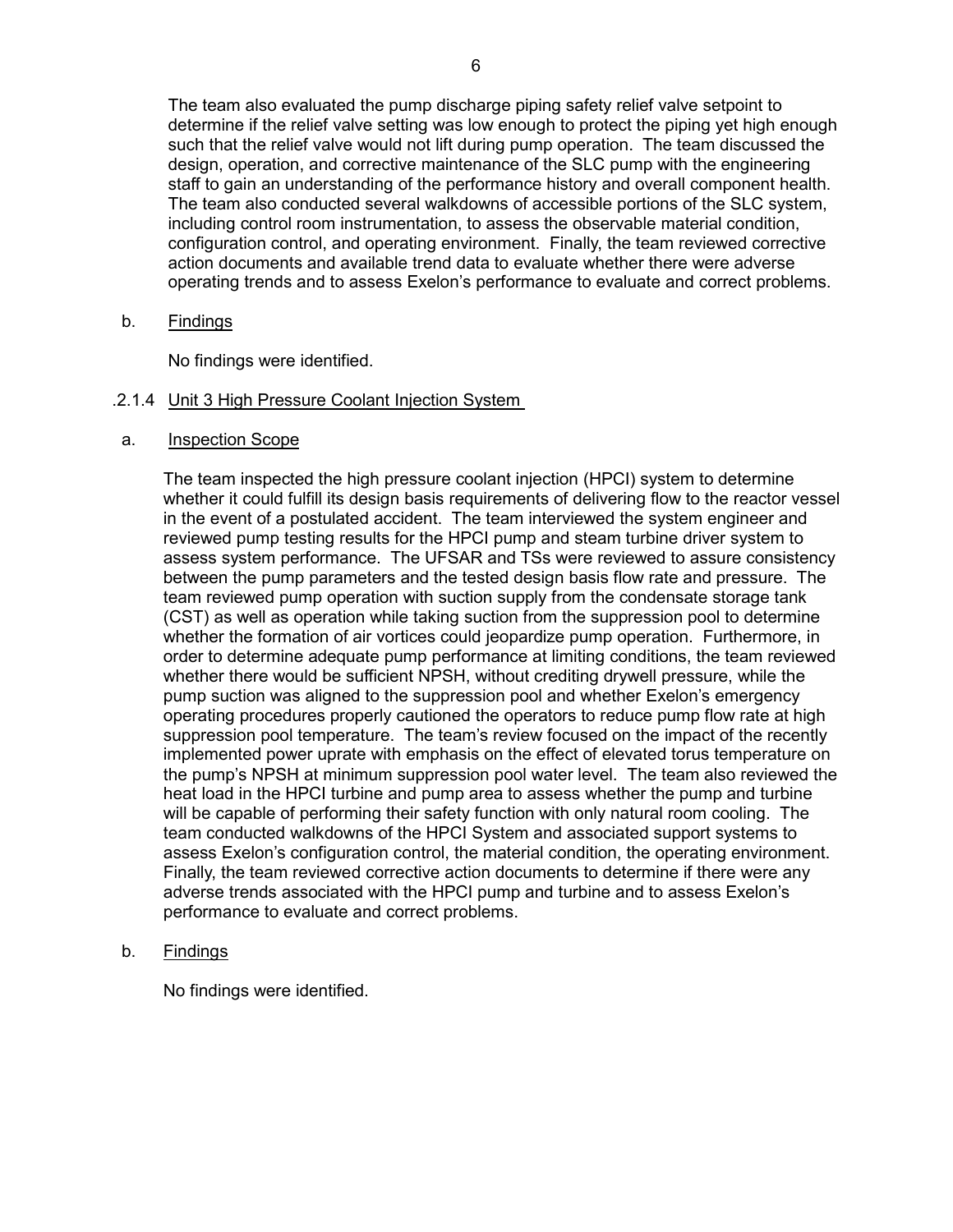### .2.1.5 Unit 3 HPCI Electrical Circuitry

### a. Inspection Scope

The team inspected the electrical control circuit associated with the unit 3 HPCI system to determine whether the electrical system was capable of performing its design basis requirements. The team reviewed one-line diagrams, electrical schematics, and protective relay diagrams associated with HPCI system to evaluate the adequacy of the electrical structure and logic circuitries of the HPCI system. The team interviewed plant staff engineers and reviewed the maintenance and operating history of the circuits to evaluate the adequacy of maintenance and configuration control. The team also walked down HPCI system's electrical controls, alarms, indications trip relays, pressure and temperature instrumentation, alternate control panel, and associated support systems to assess the material condition and operating environment of the equipment. The team reviewed loop uncertainty calculations of level transmitters associated with HPCI to determine whether the allowable values, nominal trip set points, and actual trip set points for the HPCI reactor vessel low water level auto initiation signals were detected by the level transmitters. Additionally, the team reviewed completed surveillance tests associated with HPCI valves and components from the alternate control panel to ensure that applicable test acceptance criteria related to alternate control panel were met. Finally, team reviewed corrective actions documents, the HPCI system health reports, and applicable test results to determine if there were any adverse operating trends and to assess Exelon's performance to evaluate and correct problems.

b. Findings

No findings were identified.

.2.2 Results of Detailed Modification Review (6 samples)

## .2.2.1 Unit 2 M0-2-01A-077: Motor Size Increase to Improve MOV Margin (14-00386)

a. Inspection Scope

The team reviewed modification 14-00386-001 that installed a new direct current (DC) motor for steam trap isolation motor operated valve (MOV) (M0-2-01A-077). The modification was performed to improve the thrust characteristics of the motor following the identification of degraded performance of the installed motor. Exelon installed a larger HP motor with this modifications in order to assure that adequate thrust was available to the valve in order to provide additional operational margin as discussed in the Joint Owners Group Motor Operator Valve Program guidance. Additionally, the modification replaced the MOV actuator with an equivalent actuator.

The team reviewed the modification to determine if the design basis, licensing basis, or performance capability of the valve and/or electrical system had been degraded by the modifications. The team interviewed design engineers, and reviewed design drawings and calculations to determine if the motor and electric circuit met the design and licensing requirements. The team reviewed the associated work order instructions and documentation to verify that maintenance personnel had implemented the modification as designed. Additionally, the team reviewed post-modification test (PMT) requirements, results and associated maintenance work orders to determine if the changes were appropriately implemented and to determine whether the system functioned as designed following the modification.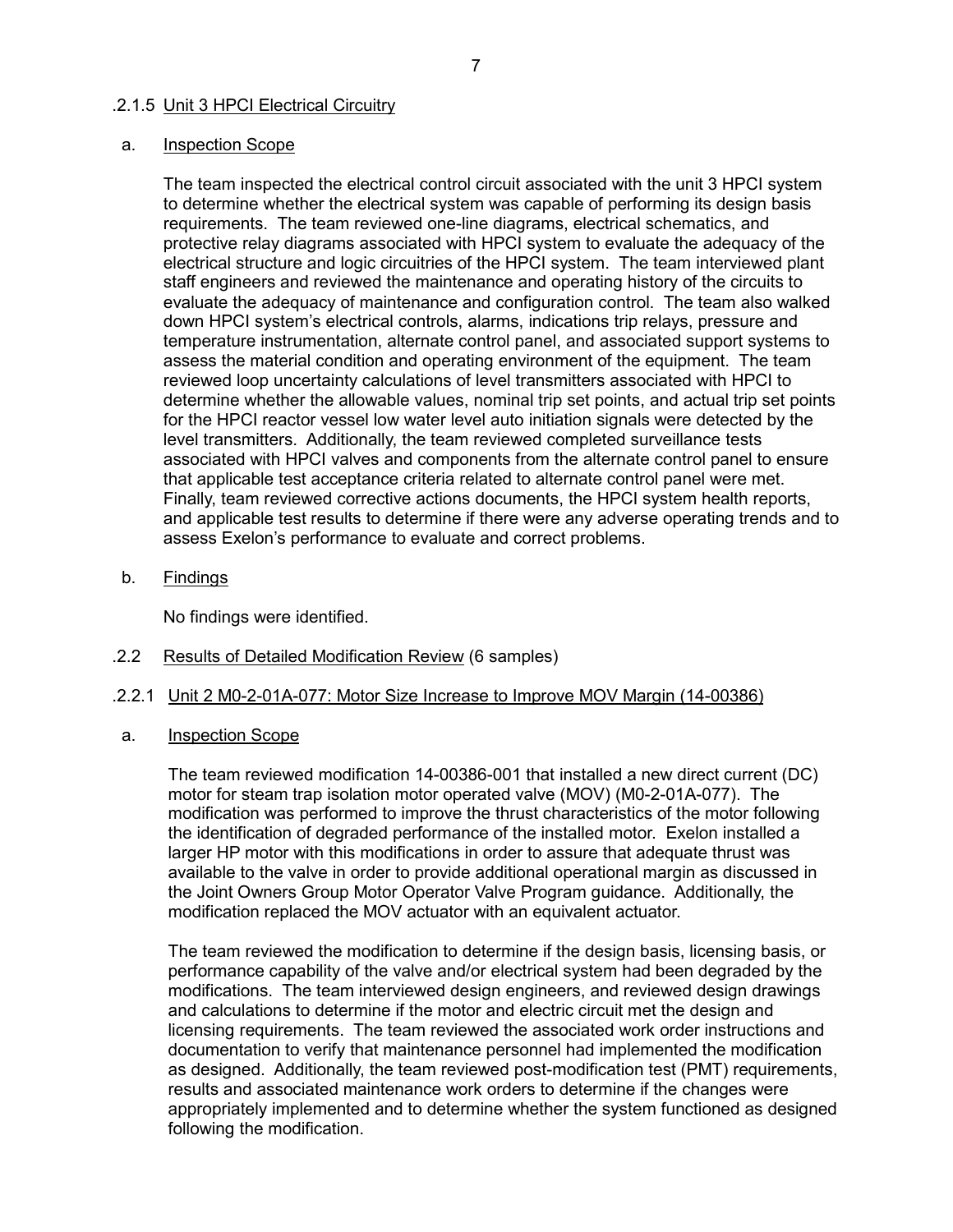The team reviewed procedures, design documents, and drawings affected by the changes to verify that these documents had been adequately updated.

b. Findings

No findings were identified.

#### .2.2.2 Incorporate 2SU Coordination Study (CALC PE-0292) (15-00150)

a. Inspection Scope

The team reviewed modification PB 15-00150 that created a new calculation *2SU Coordination Study* (PE-0292). Exelon performed the calculation to verify that proper electrical coordination existed between the 2 startup transformer (00X003), associated 13.8 KV buses (2SU, 2SUA, 2SUB), and the 2 Emergency Auxiliary Transformer (EAT) (0X004.) This new calculation determined whether existing protective relay settings to verify that the relays were coordinated. The design functions of the 13.8KV system is to provide power from offsite source to the EAT in order to supply the class 1E 4160V system during all operating conditions.

The team reviewed the new calculation to determine whether Exelon had adequately evaluated the design bases, licensing bases, and performance capability of the protective relays associated with the buses with this new calculation. The team interviewed design engineers to evaluate the calculation's methodology. Additionally, the team reviewed the input assumptions to assess if they were aligned with the Peach Bottom design and licensing bases. The team assessed the calculation and associated analysis to verify that the assumptions used in the calculation were valid. The team evaluated whether the 2 startup transformer (00X003), the associated 13.8 KV buses (2SU, 2SUA, 2SUB), and the 2 Emergency Auxiliary Transformer (EAT) (0X004) were coordinated with the upstream and downstream devices while maintaining the maximum calculated credible fault current and overload protection for the equipment connected to the above buses. The team also reviewed the plots of the coordination curves generated by the Electrical Transient and Analysis Program (ETAP) software to confirm that protective relays were properly coordinated. In addition, the team verified that procedures, design documents, and drawings affected by the modification had been adequately updated.

b. Findings

No findings were identified.

#### .2.2.3 Unit 2 Condensate Storage Tank Cross Tie Pipe

a. Inspection Scope

The team reviewed modification 15-00374 that installed cross connect piping between the high pressure coolant injection (HPCI)/reactor core isolation cooling (RCIC) suction line and the main condenser hotwell make-up/reject line on the unit 2 CST. Exelon implemented the modification to provide a suction path from the CST to condensate pumps or control rod drive pumps in order to provide an additional injection sources to the reactor vessel to mitigate beyond design basis events. The team reviewed the modification to determine whether the design and licensing bases had been degraded by the modification.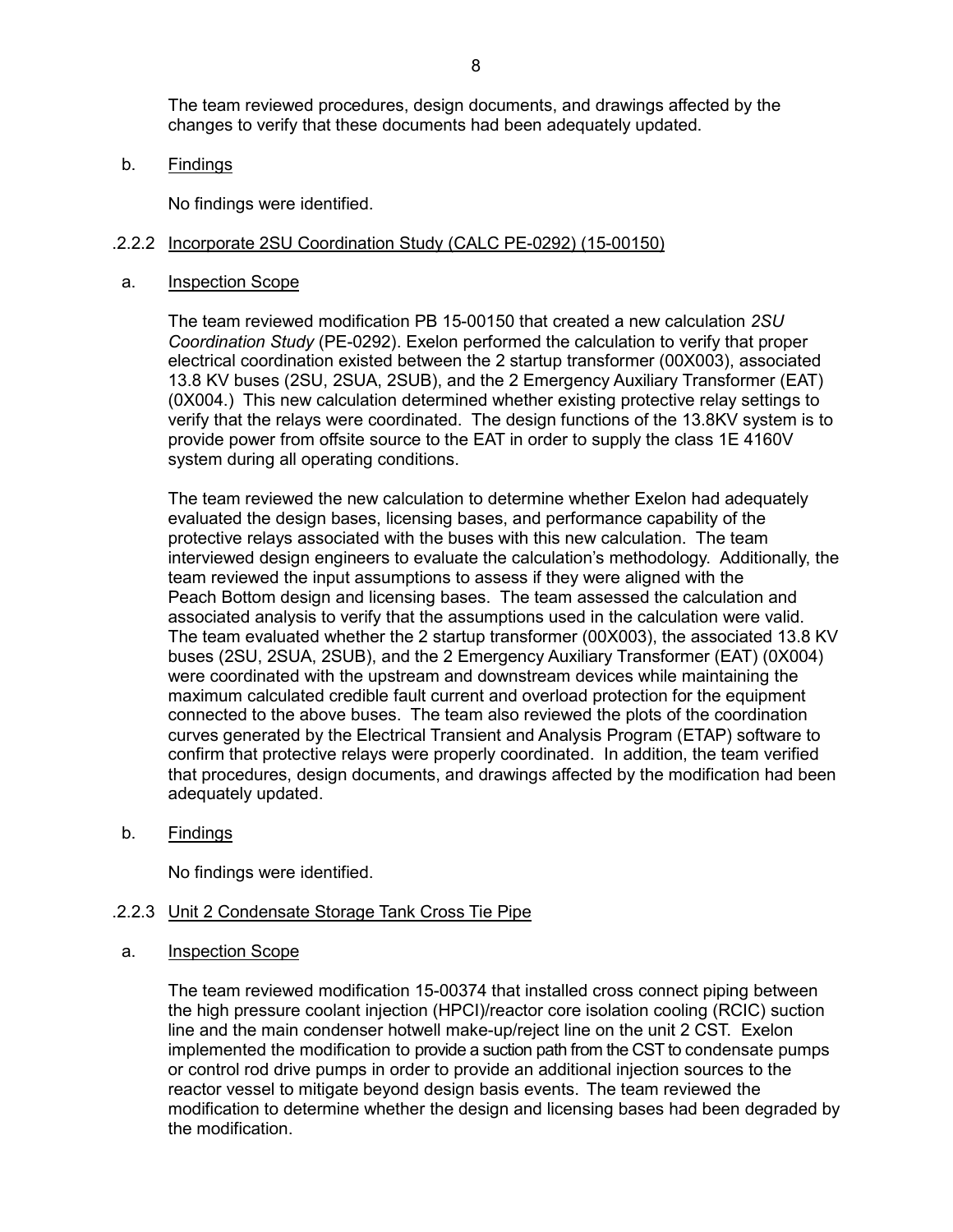The team specifically evaluated whether operability of the HPCI system, RCIC system, and CST had been adversely affected by the modification. The team interviewed design engineers and reviewed evaluations, pipe stress calculations, surveillance, nondestructive examination (NDE) results, and associated maintenance work orders to determine whether Exelon appropriately implemented the cross connect piping modification and maintained the HPCI and RCIC CST suction piping design requirements in accordance with licensing and design requirement. The team also performed a walkdown of the accessible portions of the cross connect piping modification to ensure that the installed configuration was in accordance with design instructions and that HPCI and RCIC CST suction piping integrity was maintained. Finally, the team reviewed corrective action IRs and available CST trend data to determine if there were reliability or performance issues that may have resulted from the modification.

b. Findings

No findings were identified.

## .2.2.4 Unit 2 ASD Modification (15-00378)

## a. Inspection Scope

The team reviewed modification 15-00378 which installed a recirculation pump adjustable speed drive (ASD). The new drive system replaced the motor generator speed control system for the reactor recirculation pumps. The modification was performed to increase the efficiency of the system, reduce maintenance and provide electronic speed control of the pump motors.

The team assessed whether the performance capability and operating history of the replacement ASD equipment met reliability expectations and whether the completed modification resulted in an increased probability of a plant transient. The team interviewed design engineers and reviewed design drawings to evaluate the effectiveness of the redundancy provided in the ASD power supply and control equipment, including the redundancy provided for cooling the ASD equipment. The team also reviewed the design features for a supplemental heating, ventilation, and air conditioning (HVAC) system that was provided to supplement the existing area ventilation equipment to maintain an acceptable operating environment for the ASD equipment. Finally, the team performed a walk down of the ASD equipment, the ASD cooling equipment, and the supplemental HVAC area cooling equipment installations to assess the overall material conditions of the systems.

## b. Findings

No findings were identified.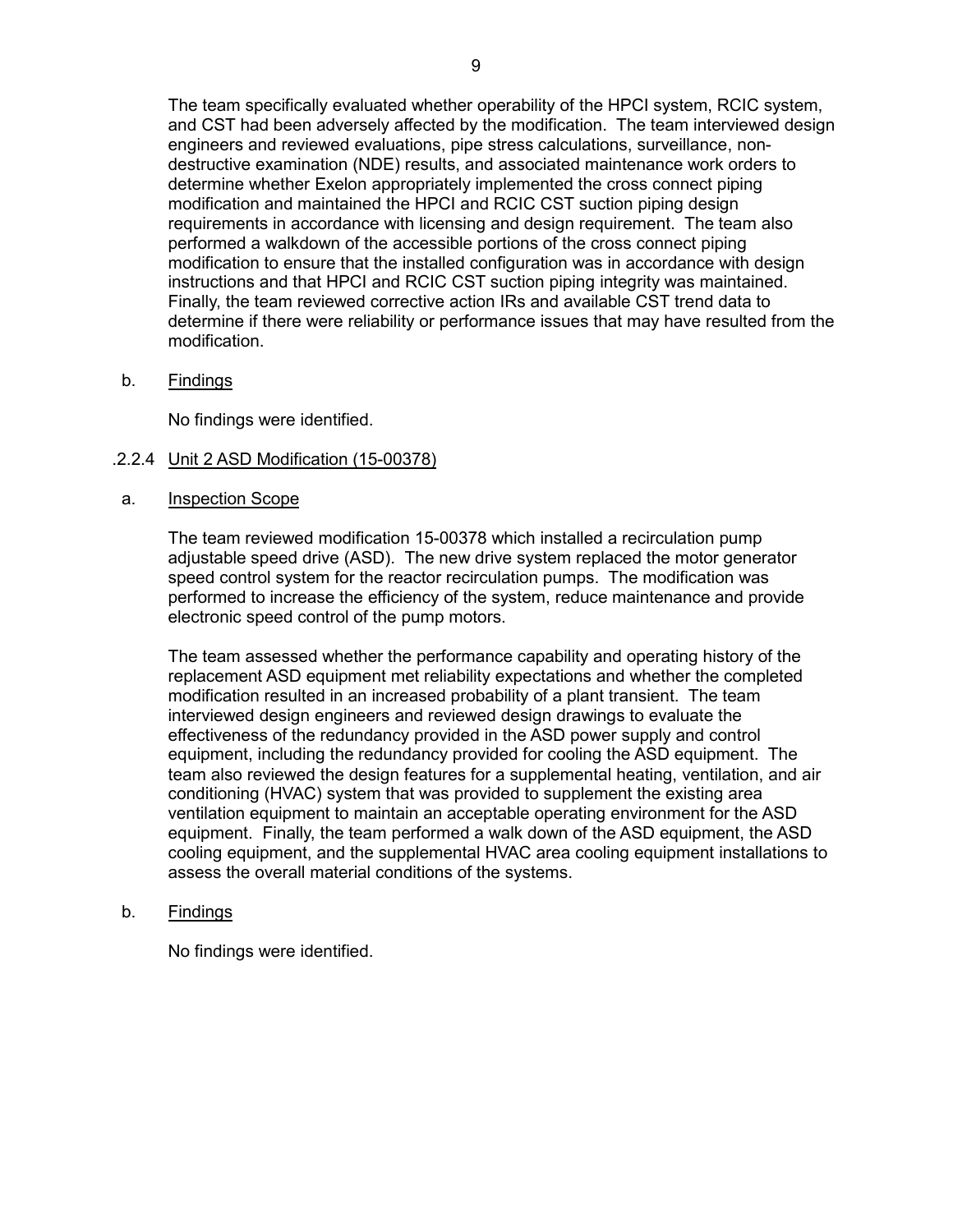### .2.2.5 Unit 2 Main Steam Isolation Valve (MSIV) Poppet Skirt Modification (16-00346)

#### a. Inspection Scope

The team reviewed modification 16-00346 that installed spacer on the poppet of one main steam isolation valve (AO-2-01A-080D). Exelon implemented the modification in order to stabilize the poppet against the valve body in the full open position in order to minimize valve movement which had been identified as the cause for previously identified wear on the poppet. The wear had been identified as a valve leakage failure mechanism. The team also reviewed a work authorization that was developed to install a new poppet skirt on the back side of the poppet which was necessary to help expedite the emergent work as part of the P2R21 outage.

The team reviewed the modification to determine if the design basis, licensing basis, or performance capability of the MSIV had been degraded by the modification. The team interviewed design engineers, and reviewed design drawings to determine whether the closure/isolation time met the design and licensing requirements. Additionally, the team reviewed the results of post modification testing to determine if the changes were properly implemented and whether sufficient margin for valve operation and mechanical stresses was available.

b. Findings

No findings were identified.

- .2.2.6 Unit 2 Residual Heat Removal (RHR) Back-Up Power Supply Modification (14-00071/13- 00209)
- a. Inspection Scope

The team reviewed modification 13-00209 that installed a new electrical design for the RHR MOV. The modifications revised the electrical supply to the RHR MOVs such that two separate electrical trains were able to supply power to the MOVs. The modification was performed to meet licensing requirements, as a result of power uprate, for the RHR system in order to assure adequate NPSH was available for the RHR pumps during a design basis events. Exelon installed a new motor control center (MCC) for the normal and back-up power to the RHR cross-tie isolation valves and actuation circuits which provided the capability to remotely switch MOV power from a normal to an alternate power source.

The team reviewed the modification to assess whether the design basis, licensing basis, and the safety-related independence requirements of the emergency electrical power system(s) were maintained by the modification. Specifically the team evaluated whether the normal and alternate power sources, provided from buses powered from different emergency diesel generators, maintained their required electrical separation. The team interviewed design engineers and reviewed design drawings and analyses to determine whether the design met the Peach Bottom design and licensing requirements. Additionally, the team performed a walk down of the power source transfer controls in the main control room, the controls provided at the alternate shutdown panel, and the new MCCs to evaluate whether the modification was installed in accordance with the design and to assess the overall material conditions of the equipment and the environmental and design conditions at the new MCC locations. The 10 CFR 50.59 applicability review and screening associated with this modification were also reviewed.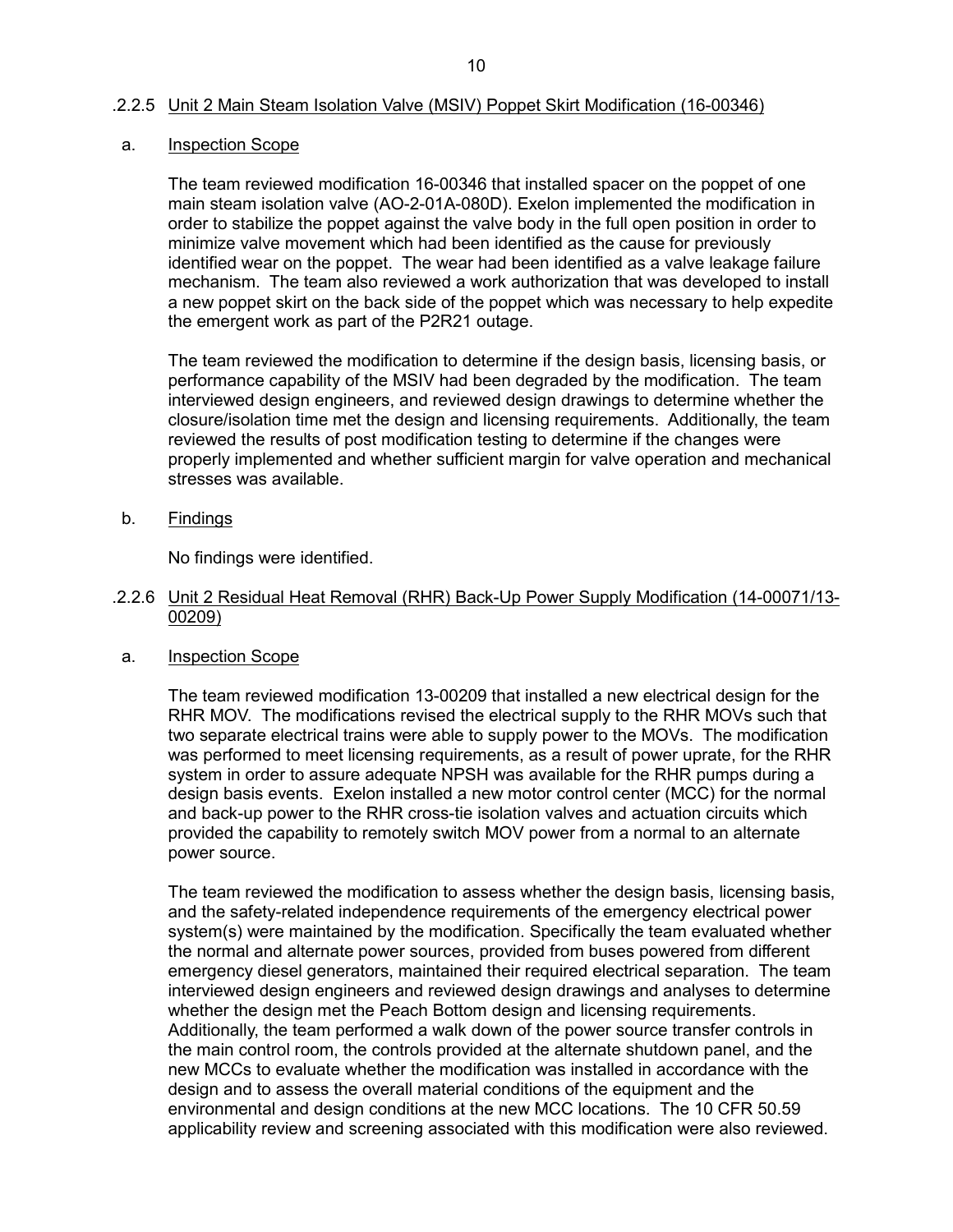b. Findings

No findings were identified.

.2.3 Results of Review of Industry Operating Experience (1 sample)

The team reviewed selected OE issues for applicability at PBAPS. The team performed a detailed review of the OE issues listed below to verify that Exelon had appropriately assessed potential applicability to site equipment and initiated corrective actions when necessary.

## .2.3.1 NRC Information Notice (IN) 2015-13, Main Steam Isolation Valve (MSIV) Failure Events

a. Inspection Scope

The team reviewed Exelon's response to IN 2015-13, *Main Steam Isolation Valve Failure Events*. Specifically, the team reviewed AR 02600694 which documented Exelon's review of the issues described in the IN. The team reviewed the similarity between the MSIV designs associated with the failures documented in the IN and the MSIV design at Peach Bottom to determine whether Exelon properly assessed the applicability of the documented failures to the MSIVs at Peach Bottom. The team also reviewed Exelon's evaluation of "Operability Concerns" to determine whether crediting Peach Bottom MSIV closure time tests and MSIV leak rate testing cover the modes of failure described in the IN. The team also reviewed engineering evaluations, preventive and corrective maintenance history, surveillance test results, and corrective action condition reports associated with MSIVs to assess their material condition and to assess the potential of the MSIVs at Peach Bottom to fail in ways similar to those discussed in the IN.

b. Findings

No findings were identified.

## **4. OTHER ACTIVITIES**

- 4OA2 Identification and Resolution of Problems (IP 71152)
- a. Inspection Scope

The team reviewed a sample of problems that Exelon had previously identified and entered into the corrective action program. The team reviewed these issues to verify an appropriate threshold for identifying issues and to evaluate the effectiveness of corrective actions. In addition, issue reports (IRs) written on issues identified during the inspection, were reviewed to verify adequate problem identification and incorporation of the problem into the corrective action system. The specific corrective action documents that were sampled and reviewed by the team are listed in the Attachment.

b. Findings

No findings were identified.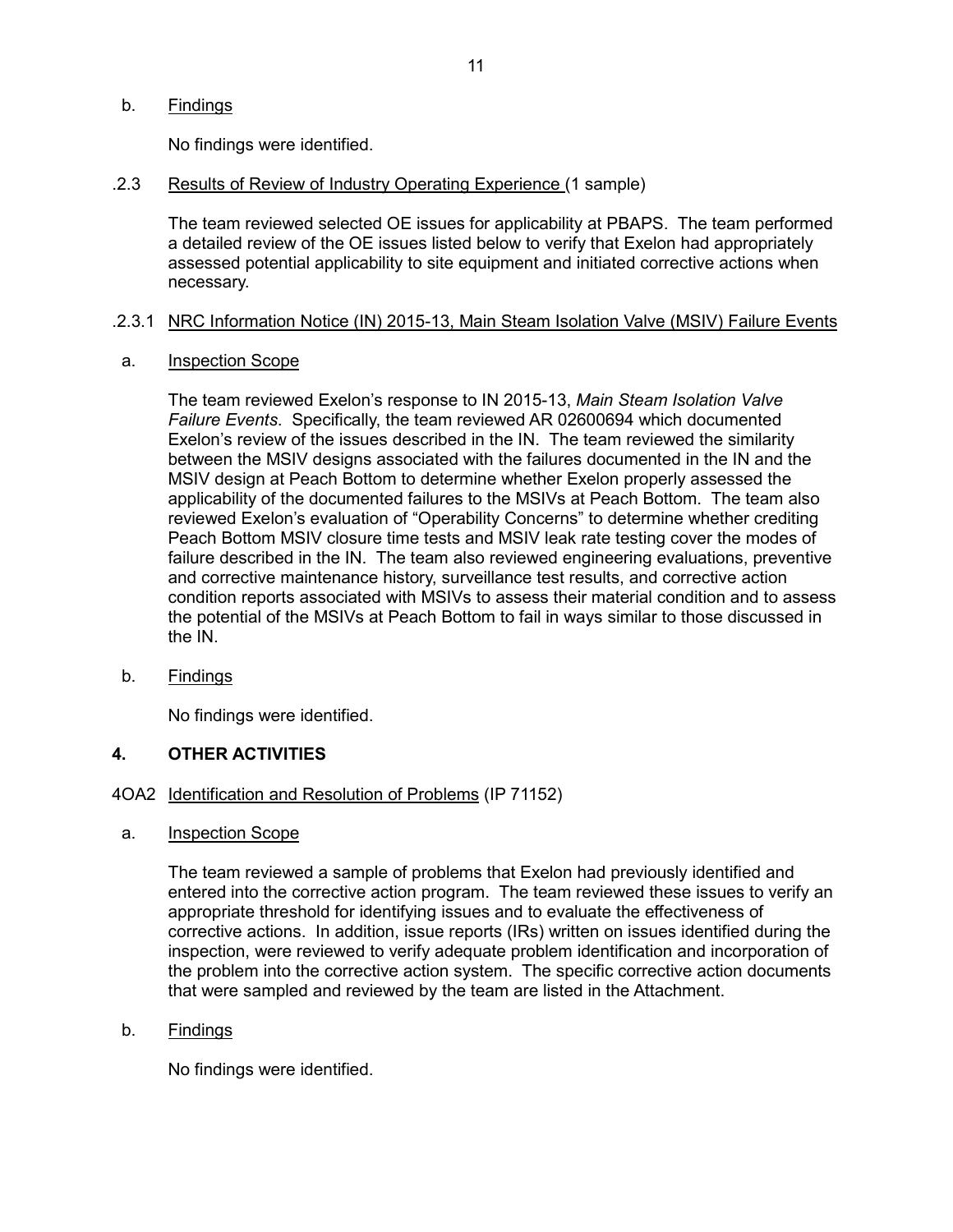## 4OA6 Meetings, including Exit

On February 10, 2017, the team presented the inspection results to Mr. Michael Massaro, Site Vice President, and other members of the PBAPS staff. The team reviewed proprietary information, which was returned to Exelon at the end of the inspection. The team verified that no proprietary information was documented in the report.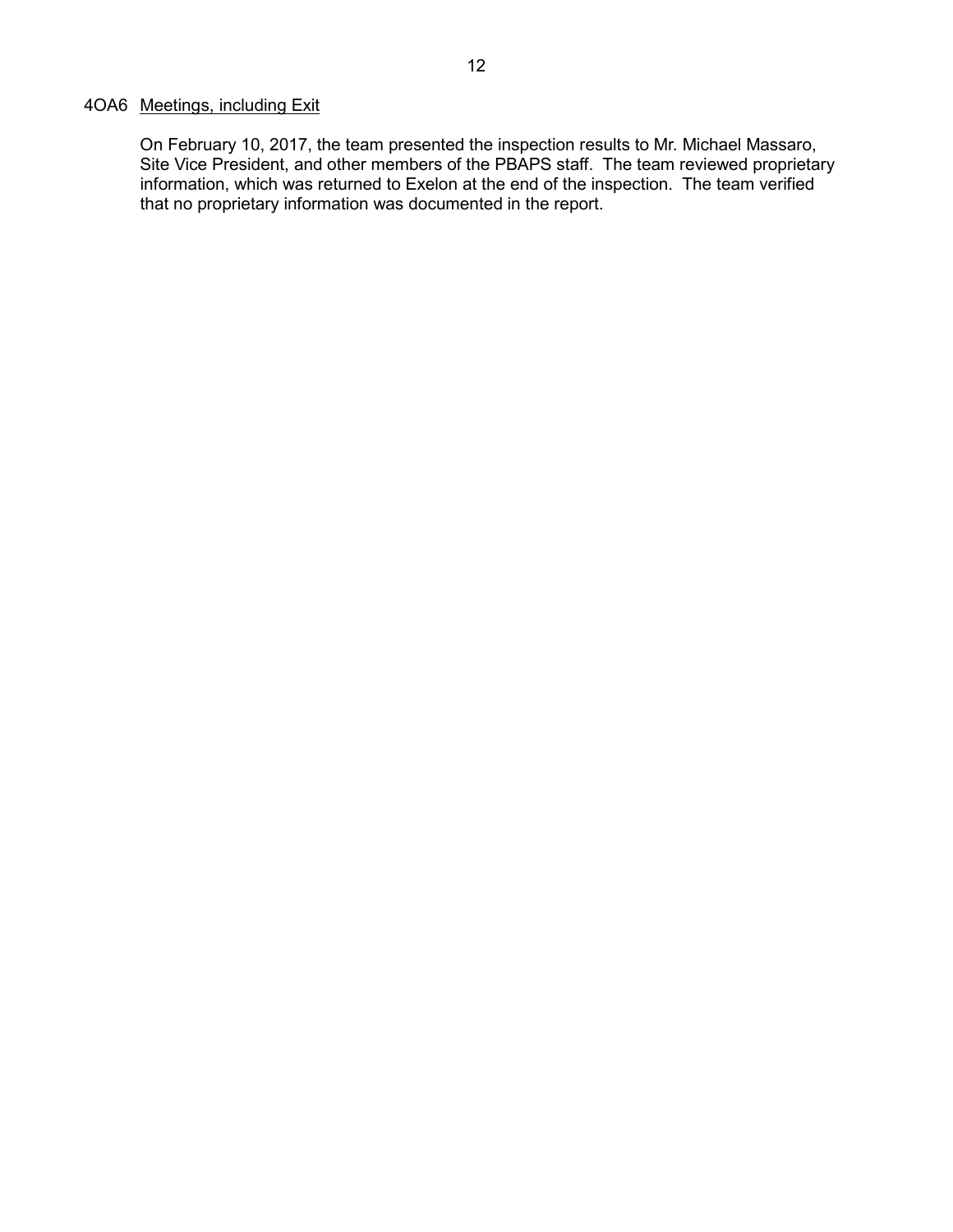## **ATTACHMENT**

## **SUPPLEMENTAL INFORMATION**

## **KEY POINTS OF CONTACT**

## Exelon Personnel

M. Massaro, Site Vice President

J. Armstrong, Regulatory Assurance Manager

T. Wickel, Design Engineering Senior Manager

J. Chizevers, Mechanical Design Engineering Manager

M. Nowoswiat, Design Engineer

M. Hoffman, Projects Engineering

R. Nsidze, Systems Engineering

R. Binz, IST/Appendix J Program Manager

D. Dullum, Regulatory Assurance Engineer

T. Gehman, Mechanical Design Engineer

J. Laverde, Senior Design Engineer

M. Simon, Senior System Engineering

C. Allen, Senior Design Engineer

R. Brightup, System Engineer

P. Pasqual, Design Engineer

T. Strayer, Operations

## **LIST OF ITEMS OPENED, CLOSED AND DISCUSSED**

None

## **LIST OF DOCUMENTS REVIEWED**

10 CFR 50.59 Evaluations

50.59 Applicability Review Form ECR 13-00209 and ECR 14-00071, Revision 0 PB-2014-012-S, 50.59 Screening No. PB-2014-012-S, RHR Cross-Tie Modification (Unit 2 A/C and B/D LOOPS) – Electrical / I&C and RHR Back Up Power Supply, Revision 0

PB-2016-010-S, Unit 2 Cross-Connect Pipe, dated 3/29/16

## Calculations & Engineering Evaluations

16-00125, Loop Uncertainty Calculation for LT 3-02-3-072A, Revision 3

16-00125, Loop Uncertainty Calculation for LT 3-02-3-072C, Revision 3

18247-M-001, Maximum Torus Temperatures Allowed (assuming no Torus back pressure) for the ECCS Systems, Revision 7A

18247-M-016, HPCI/RCIC Pump Suction Timing, Revision 4

18247-M-035, CST – Minimum Water Level to Prevent Vortex Formation, Revision 2

27-06, CST ECCS Suction to Hotwell Makeup Reject X-Conn Piping Qualification, Revision 1

49-48/F, Standby Liquid Control Tanks and Pump Suctions – Seismic Analysis for Anchor Bolts, Revision 1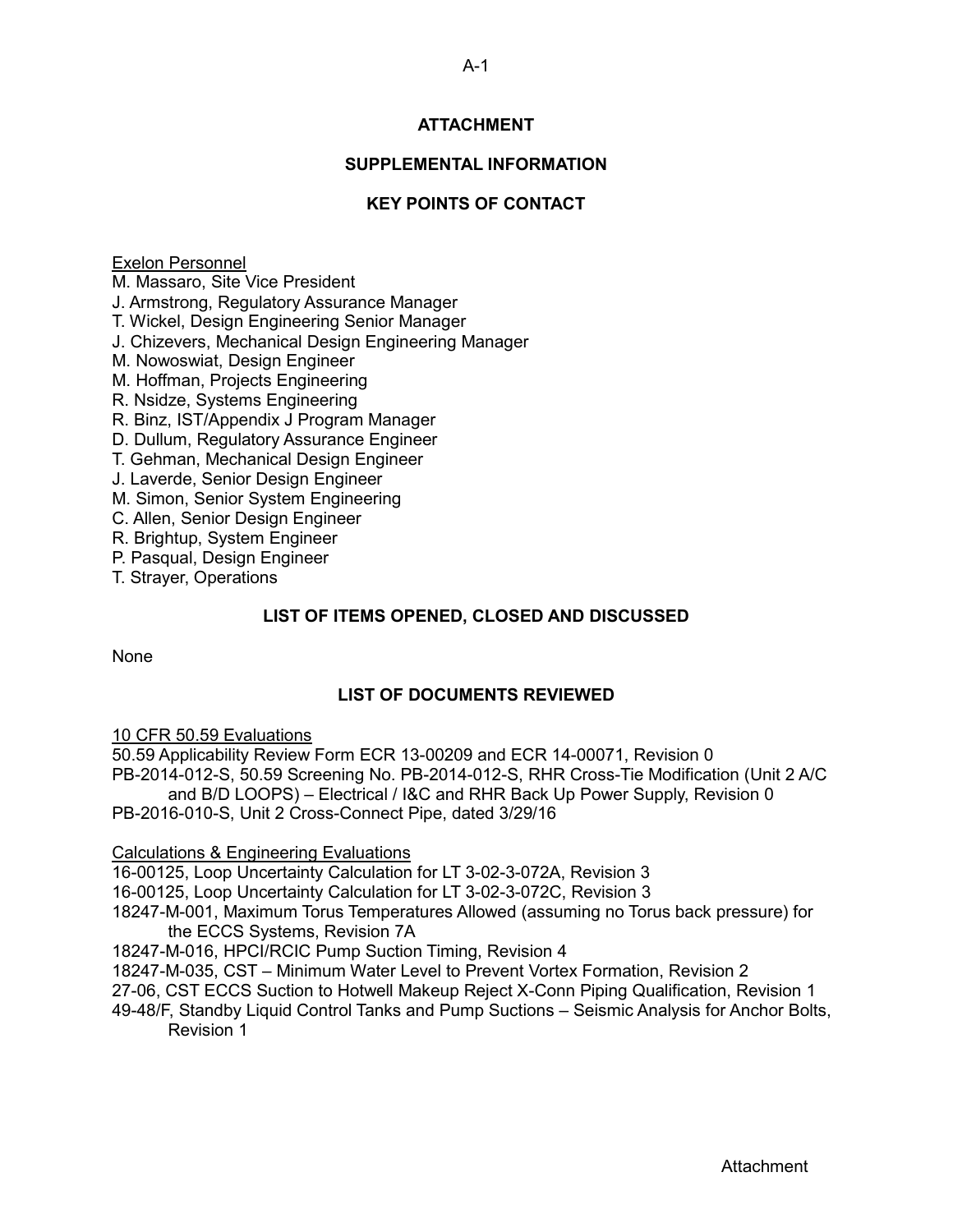A1889854 #3, MO-2-01A-077 Actuator Replacement, dated 1/2/14

A1889854 #6, MO-2-01A-077 Winding Resistance Results, dated 10/31/14

- A1889854 #8, Evaluate Raychem Installation of Motor Leads, dated 11/13/14
- A1957427 #6, Evaluate Weight Change of MO-2-01A-077-OP Motor, dated 11/2/14
- A1994336-38, Evaluate Range of Pressures for X-Tie Differential Leak Test, Revision 0
- A2016107-E06, Aging Management Review for ECR 15-00374, dated 2/23/16
- A2016107-E11, IST Impact Review for ECR 15-00374, dated 3/2/16
- A2016107-E20, Maintenance Planning Review for ECR 15-00374, dated 3/7/16

A2016107-E43, Torque Computations for CST Flanges, dated 10/6/16

## AR 264666-02, E-3 EDG Generator Bearing High Temperature Equipment Apparent Cause Evaluation, dated 1/12/05

- AR 264666-04, Op Eval for High Generator Bearing Temperature, Revision 0
- EC 617368, Standby Liquid Control Calculation for NPSHA and Vortex Conditions, Revision 0
- ECR 11-00378, Attachment 32, Unit 3 CST Cross Connect Piping Pressure Differential Computation, Revision 2
- ECR PB 05-00385, Convert/Upgrade EDG Cardox System to Manual System, Revision 2 ECR PB 99-00389, SBLC Discharge RV Set Pressure Discrepancy, Revision 0 LS-3-23-074/1, Loop Uncertainty Calculation for LS-2-23-074, Revision 2
- ME-0178, Determine Weight of Enriched Boric Acid Needed for SLCS to Meet the ATWS Rule (10CFR50.62) as well as Technical Specification Curve Valves Concentration and Enrichment Requirements, Revision 5
- ME-0208, Determine New Standby Liquid Control Instrumentation Setpoints Which Result from the Properties of the Enriched Sodium Pentaborate Solution, Revision 3
- ME-0293, Determine Pressure Drop between the HPCI Pump Discharge and the RPV with a Flow Rate of 5000 GPM, Revision 1
- ME-0693, Determination of the Vortex Limits for LPCI, HPCI, Core Spray, and RCIC, Revision 0 White Paper - NRC DBAI Unresolved Item E3 Emergency Diesel Generator, dated 3/16/17
- PE-0017, Perform 125/250 VDC Class 1E Battery Capacity Analysis and Distribution Voltage Analysis, Revision 0
- PE-0121, Voltage Regulation Study, Revision 0
- PE-0140, Class 1E 125/250 VDC System "What if" Cases, Revision 0
- PE-0178, 13.8 KV Protective Relay Settings, Revision 5
- PE-0182, Perform 125 VDC Voltage Analysis, Revision 15
- PE-0194, Coordination for 4KV 1E Switchgear, Revision 4
- PE-0205, Load Study for the Station Auxiliary System (PBSPS), Revision 9
- PE-0292, 2SU Protective Relay Coordination Study, Revision 0
- PE-112, Cable Sizing, Load and Voltage Design Verification for Unit 3 Offsite Startup Power Source, dated 1/18/96

PEAF-0001, Flow Path Analysis for Development of INDMS Fire Safe Shutdown, Revision 1F PEAM-EPU-37, T0406 Net Positive Suction Head, Revision 1A

PM-0802, Determine Emergency Diesel Generator Room Maximum Temperature Following Failure of a Single Steam Heater while EDG is Running, Revision 1

- PM-0829, Emergency Diesel Generator Building Heating & Ventilation, Revision 5
- PM-1040, Determine Pressure Drops in the Standby Liquid Control System Piping, Revision 1
- PM-1151, CST Support Qualification Addition of Stand Pipe to Nozzle J, Revision 2
- PM-1208, Standby Liquid Control (SBLC) Net Positive Suction Head (NPSH), Revision 0
- PM-498, Emergency Diesel Generator Building Cooling Load and Ventilation Requirements, Revision 3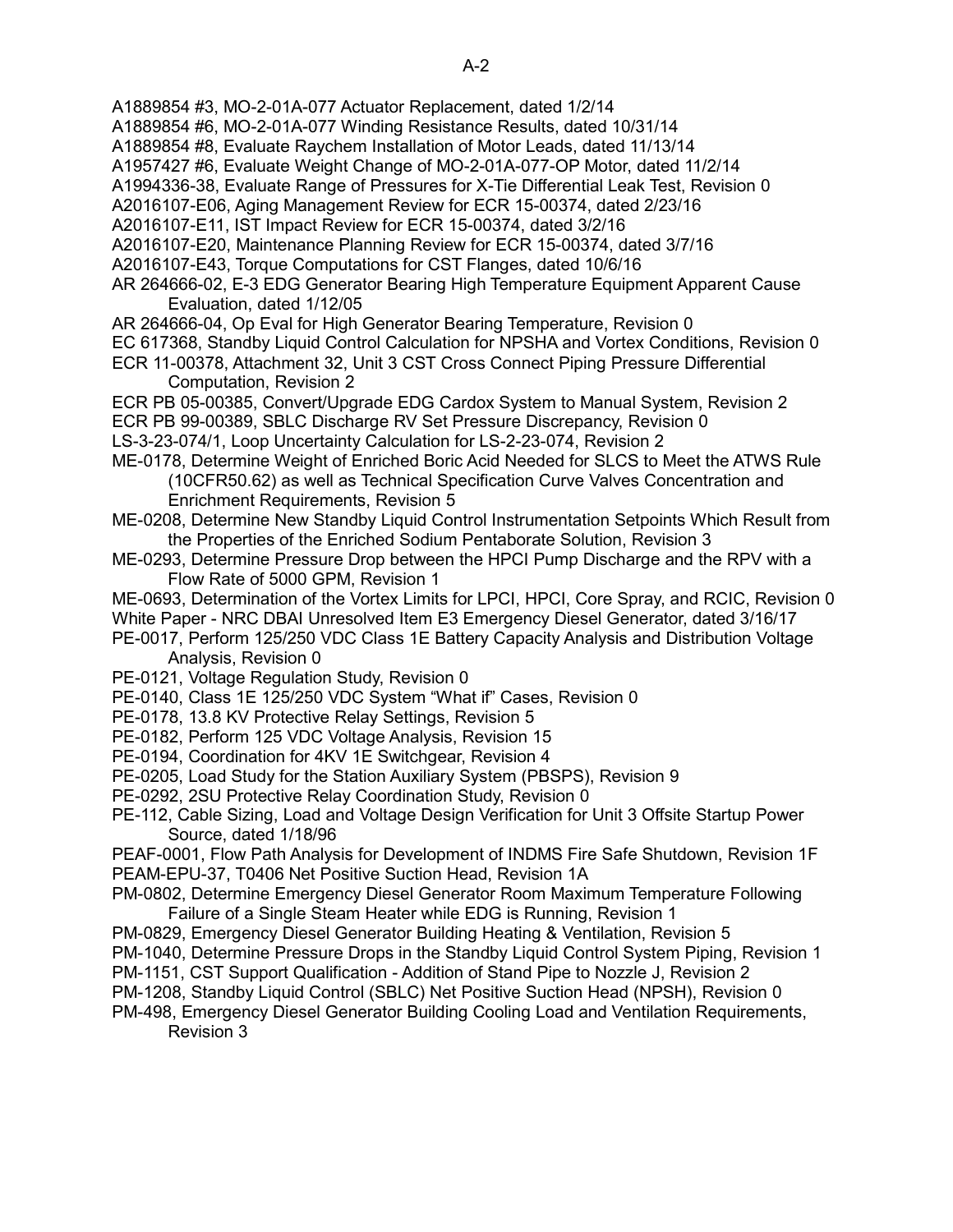|          | <b>Corrective Action Condition Reports</b> |          |           |           |
|----------|--------------------------------------------|----------|-----------|-----------|
| 00117067 | 01454712                                   | 02384855 | 02704549  | 03969189* |
| 00264666 | 01464421                                   | 02387576 | 02705759  | 03969256* |
| 00453254 | 01479028                                   | 02389902 | 02710389  | 03969702* |
| 00508959 | 01485535                                   | 02402458 | 02715341  | 03969980* |
| 00517319 | 01508250                                   | 02404489 | 02727505  | 03972285* |
| 00753940 | 01517882                                   | 02411066 | 02739822  | 03972336  |
| 00766110 | 01531713                                   | 02471084 | 03943456  | 03972463* |
| 00774274 | 01536867                                   | 02487260 | 03951006  | 03972775  |
| 00902283 | 01545128                                   | 02569338 | 03951473  | 03973950* |
| 01010049 | 01551389                                   | 02571677 | 03962563  | 03974012* |
| 01026036 | 01553896                                   | 02583235 | 03965510  | 03974784* |
| 01097860 | 01609050                                   | 02595060 | 03965606  | 03975019* |
| 01242654 | 01632693                                   | 02600694 | 03965638  | 03975044* |
| 01329445 | 01636763                                   | 02605073 | 03966209  | 03975057* |
| 01360193 | 01643584                                   | 02671523 | 03966281  | 03975210* |
| 01381865 | 01658604                                   | 02672172 | 03966586  | A0655417  |
| 01385325 | 01662225                                   | 02676478 | 03968267* |           |
| 01396022 | 01957254                                   | 02694141 | 03968692  |           |

\* CR generated as a result of this inspection

#### Design and Licensing Basis Documents

- M.PP 2AP040, Standby Liquid Control Pump A IST Pump and Valve Safety Function Data, dated 11/16/16
- P-S-03, High Pressure Coolant Injection System Design Baseline Document, Revision 24
- P-S-07, Diesel Generator and Auxiliary Systems Design Baseline Document, Revision 18
- P-S-08D, Miscellaneous HVAC Systems Design Baseline Document, Revision 10
- P-S-38, Standby Liquid Control System, Revision 9
- P-S-41, Condensate Storage and Transfer System Design Baseline Document, Revision 9
- P-S-51, Fire Protection System Design Baseline Document, Revision 11
- P-T-07, External Hazards Design Baseline Document, Revision 3
- P-T-09, Internal Hazards Design Baseline Document, Revision 11
- P-T-12, Design Basis Accidents, Transients, and Events, Revision 8

## **Drawings**

- E-1, Single Line Diagram Station, Revision 56
- E-10, Single Line Meter & Relay Diagram Startup & emergency Power Systems, Revision 36
- E-12, Single Line Meter & Relay Diagram Standby Diesel Gens & 4160 Volt Emer Power System – Unit No 3, Revision 11
- E-1615, Sht. 2, Single Line Meter & Relay Diagram E1/324-R-C, E2/424-R-B & E3/124-R-B Reactor MCC & E4/224-W-A Radwaste MCC 440V. Unit 2, Revision 0
- E-1615, Single Line Meter & Relay Diagram E124 & E224 Emerg. L.C. E124-R-C & E224-R-B Reactor MCC. and E124-T-B & E224-T-B Turbine MCC. 440V. Unit 2, Revision 82
- E-1617, Sht. 1, Single Line Meter & Relay Diagram E324 & E424 Emerg. L.C. and E324-R-B, E424-W-A, E324-R-D, & E424-R-D Reactor MCC. 440V. Unit 2, Revision 70
- E-1619, E124-D-A, E234-D-A, E324-D-A & E434-D-A Diesel MCC 440V Single Line Meter and Relay Diagram, Revision 37
- E-26, Sht. 2, 125/250 VDC System Unit, Revision 63
- E-2903, Sht. 1, Electrical Schematic Diagram Alternative Control Instrumentation, Revision 6
- E-294, Diesel Generator Supply Fan Schematic Diagram, Revision 21
- E-5254, Electrical Protective Relay Index, Revision 58
- E-5254, Sht. 39.0, Relay Setting Cards, Revision 0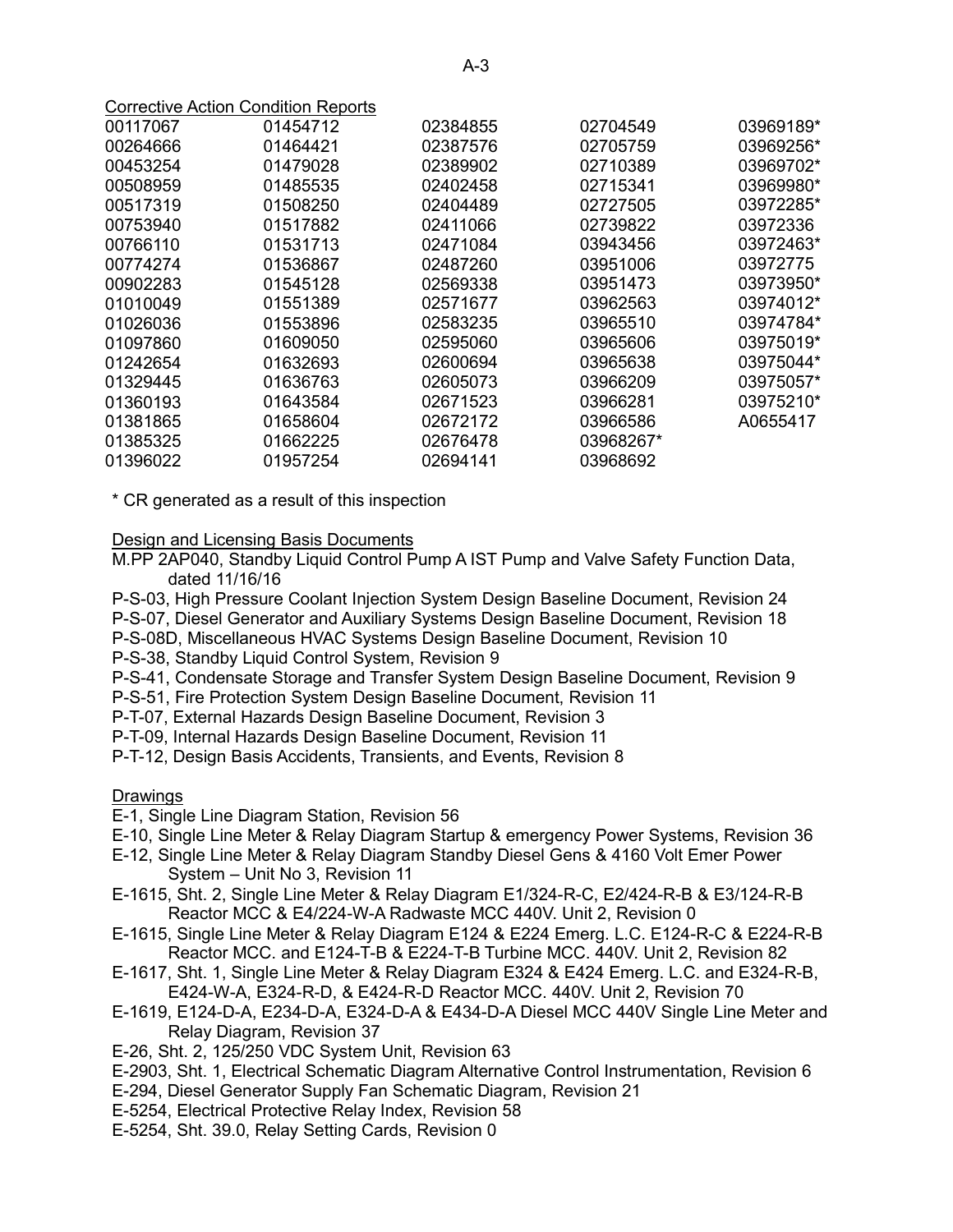E-5254, Sht. 39.1, Relay Setting Cards, Revision 0

- E-540-123, Panel 20C0048BX & 20C003-2X HPCI & RHR Alternate Control Enhancement
- E-71, Shts. 23 and 31, Electrical Schematic Diagram Emer Aux Swgr Reg Trans Source 4.16KV Circuit Breaker, Revs. 36 and 35
- E-7-356, Indoor Metalclad Switchgear General Electric Dwg. No. 0109D7762, Revision 14
- E-8, Shts. 1 and 2, Single Line Meter & Relay Diagram Standby Diesel Gens & 4160 Volt Emer Power System – Unit No 2, Revs. 19 and 31
- ISO 3-23-7, High Pressure Coolant Injection, Revision 2
- ISO 3-23-8, High Pressure Coolant Injection, Revision 2
- ISO-2-11-1, Unit 2 Standby Liquid Control Isometric, Revision 4
- M-1-EE-100, Sht. 1, Arrangement Panel 9-3, Revision 67
- M-1-S-23, Electrical Schematic Diagram Primary Containment Isolation System, Revision 100
- M-1-S-36, Shts. 1A, 2, 3, 8, and 15, Electrical Schematic Diagram High Pressure Coolant Injection System, Revs. 78, 74, 76, 75, and 80
- M-1-S-46, Sht. 2, Electrical Schematic Diagram Stand-by Liquid Control System, Revision 22
- M-1-S-65, Shts. 11A, 17, 17C, 26A, 26C, 26E, 26F, 36O, Electrical Schematic Diagram Residual Heat Removal System, Revision 100, 0, 0, 0, 0, 0, and 81
- M-282, Condensate Storage Tank, Fuel Pool Piping, Plan & Section, Revision 7
- M-309, Sht. 1, Condensate & Refueling Water Storage & Transfer Systems P & I Diagram, Revision 63
- M-315, Sht. 1, P&I Diagram Emergency Service Water and High Pressure Service Water Sys's, Revision 86
- M-351, Nuclear Boiler P & I Diagram, Revision 75
- M-358, Standby Liquid Control System P & I Diagram, Revision 39
- M-361, Shts. 1 and 2, P&I Diagram Residual Heat Removal System, Revs. 86 and 71
- M-365, High Pressure Coolant Injection System, Revision 63
- M-366, HPCI Pump Turbine Details, Revision 53
- M-385, Emergency Diesel Generator Building, Boiler Building, Shop & Warehouse Building Temperature Control Diagram, Revision 30
- M-392, Miscellaneous Buildings Ventilation Flow Diagrams, Revision 19
- PTA 032480, Overload Relay Time-Current Characteristics, Revision 1
- T-102, Shts. 1 and 2, Primary Containment Control, HPCI and RCIC Pump NPSH Limits, Revs. 22 and 16
- Functional, Surveillance and Modification Acceptance Testing
- M-C-700-345, Relief Valve Maintenance and Testing (RV-2-11-39A), performed 11/20/14
- MO-2-01A-077-OP, Operator PM for the Main Steam Lines Outboard Isolation Valve, performed 2/18/15
- R1060337, E3 D/G Building Ventilation Fan Motor Electrical Test, performed 2/6/13
- R1139988, Functional Test of Switch TS-70773C, performed 1/16/14
- R1222528, D/G Fan OBV091 Temp Permissive SW Instrument Calibration, performed 3/19/15
- R1252756, OCV064 Fan/Coupling/Motor/Dampers PM, performed 1/25/15
- R1273603, PRD-0-40F-11427C Inspection, performed 9/25/14
- R1317757, RT-O-040-610-2 Outbuilding HVAC and Equipment Inspection for Summer Operation, performed 4/27/16
- RT-O-023-240-3, HPCI Overspeed Trip Test Using Aux Steam, performed 10/15/15
- RT-O-023-302-3, HPCI Turbine Overspeed Trip Reset Time Check/Adjustment and HPCI
- Auxiliary Oil Pump and Manual Trip Lever Tension Test, performed 10/29/16 RT-O-023-725-3, HPCI Response Time Test, performed 7/1/14
- RT-O-023-760-3, HPCI Valve and Component Test from Alternative Control Panel, performed 8/1/15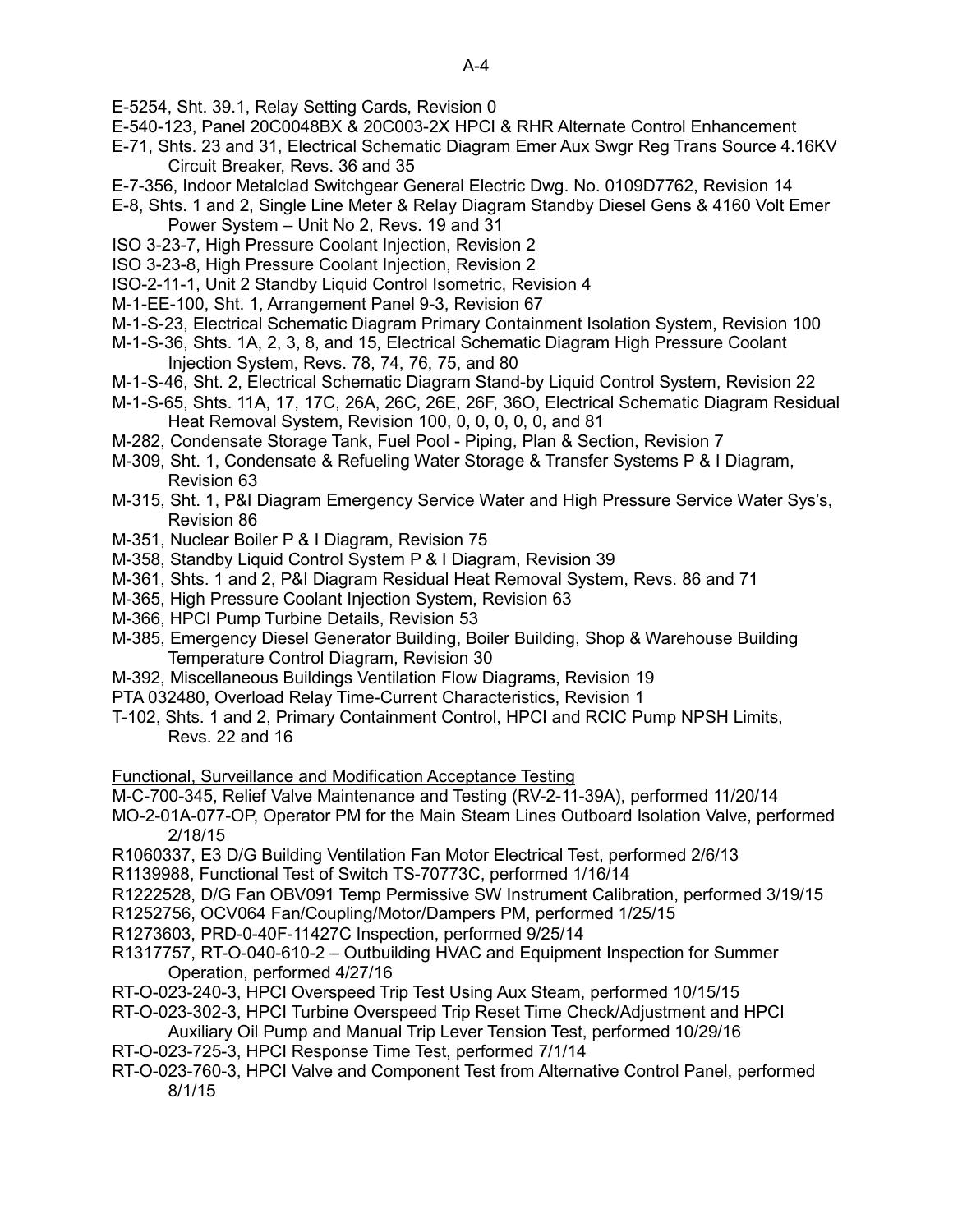SI2L-2-72-D1FQ, Functional Test of ECCS D Compensated Trip System, performed 1/31/2017

SI3M-54-E43-XXC4, Calibration Check and Functional Test of E43 Bus and E434 Bus Meters and Overcurrent Relays, performed 3/6/12 and 9/7/16

- SI3M-54-E43-XXCE, Calibration Check E43 4kV Undervoltage Relays, performed 10/22/14 and 3/26/16
- ST/LLRT 20.01A.02, Main Steam Isolation Valve Local Leak Rate Test, performed 11/4/16 and 10/19/16
- ST-I-052-052-253-2, E3 Diesel Generator Inspection Post Maintenance Instrumentation and Logic Test, performed 1/29/15
- ST-I-40F-253-2, E3 Diesel Generator Ventilation Logic Test, performed 11/6/15
- ST-M-023-600-3, High Pressure Coolant Injection Filled and Vented Verification, performed 9/25/16
- ST-M-023-630-3, HPCI Testable Check Valve Seat Leakage Test, performed 9/20/15
- ST-O-023-200-3, HPCI Flow rate at Less or Equal to 175 psig Steam Pressure, performed 12/21/15
- ST-O-023-350-3, HPCI Valve Alignment and Filled and Vented Verification, performed 6/23/16
- ST-O-054-754-3, E43 4KV Bus Undervoltage Relays and LOCA LOOP Functional Test and E43 and E434 Alternative Shutdown Control Functional Test, performed 10/15/15
- ST-O-07G-470-2, Main Steam Isolation Valve Closure timing, performed 11/4/16
- ST-O-60F-405-2, MSIV Partial Closure and RPS Input Functional Test, performed 11/8/16

## **Miscellaneous**

2A SLC Pump (2AP040) IST Trend Data, from 10/3/12 – 11/8/16 Apparent Cause Report RCIC MO-3-13-021 Would not Stroke Open, dated 10/18/2/13 C0260048-03, Final Weld #10, 11, 12, & 13 Liquid Penetrant Examination, performed 9/29/16 C0260630-03, Final Weld #14 Liquid Penetrant Examination, performed 8/12/16 C0260630-03, Final Weld #15 Liquid Penetrant Examination, performed 8/18/16 C0260630-03, Final Weld #16 & #18 Liquid Penetrant Examination, performed 8/25/16 C0260630-03, Final Weld #17 Liquid Penetrant Examination, performed 8/31/16 C0260630-03, Final Weld #19 Liquid Penetrant Examination, performed 8/19/16 C0260630-03, Final Weld #20 Liquid Penetrant Examination, performed 8/10/16 C0260630-03, Final Weld #21 & #22 Liquid Penetrant Examination, performed 9/2/16 C0260630-03, Final Weld #23 & #24 Liquid Penetrant Examination, performed 8/12/16 Diesel Generator Rounds, performed 1/14/17 – 1/21/17 Engage Health, System Health Report (2017-T2) Draft Peach Bottom

52/54/55/55E/56/56E/57/57B/57C/57E/57G/57H (DIS-AC/DC) FWCL C-16-20, Weld W21 Field Weld Check List, dated 9/2/16 HVAC - Air Handling Equipment PM Template, Revision 3 HVAC - Dampers and Ducting PM Template, Revision 4 IQ Review, Medium Voltage Circuit Breakers, Revision 6 Letter from Flowserve to Peach Bottom, HPCI Booster Pump, dated 1/4/08 M-066/660-04, TS-00274 E3 D/G Room Temperature Instrument Calibration Sheet, Revision 5 Maintenance Rule Walkdown Report (U2 RX Bldg 195'), performed 1/11/13 MA-MA-716-010-1008, Attachment 1, Post-Installation Walkdown Checklist, performed 11/8/16 NE-256, Specification Design Criteria for Electrical Separation, Revision 0 NUREG-0460, Anticipated Transients without Scram for Light Water Reactors, Volume 1 PB-2-27A-F-MISC, FW 15, FW 17, & FW 18 Certificate of Inspection Radiography, dated 9/7/16 PC-38604, HPCI Booster Pump Head Capacity Curve, dated 1/20/93 PEAM-EPU-37, GE Task Report T0406, Revision 1 Power Transformer Characteristics and their Effect on Protective Relays, dated 10/19/06 P-S-03, Design Basis Document – High Pressure Coolant Injection System, Revision 24 P-S-08D, Design Basis Document – Miscellaneous HVAC Systems, Revision 10 Purchase Order for Limitorque 10422, dated 9/3/88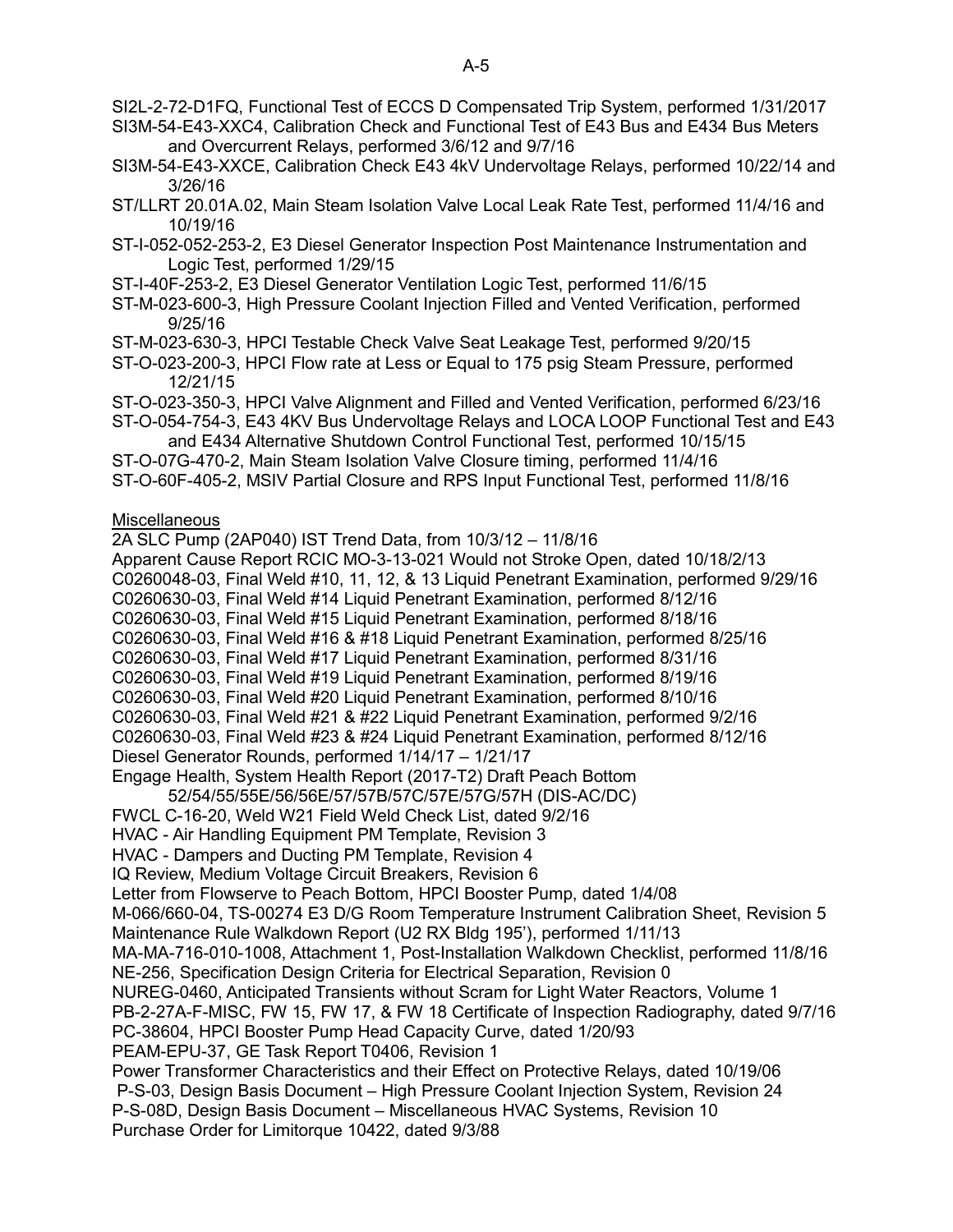- U2 and U3 System Health Report for HPCI, 2<sup>nd</sup> Quarter 2015
- U2 Condensate Storage Tank Operator Rounds, performed 1/14/17 1/21/17
- U2 CST Level Trend, for the period 1/1/17 1/23/17
- U2 SBLC Operator Rounds, performed 1/14/17 1/21/17

## **Modifications**

- ECR 13-00209, Design Attributes Review, ECR Attachment #1, Revision 1
- 14-00071, RHR Cross-Tie Modification (Unit 1 A/C and B/D Loops) Electrical / I&C and RHR Backup Power Supply, Revision 0
- 13-00209, RHR Cross-Tie Modification (Unit 1 A/C and B/D Loops) Electrical / I&C and RHR Backup Power Supply, Revision 0
- 15-00378, U/2 ASD MOD, Revision 7
- PB 14-00386 001, Motor Size Increase to Improve MOV Margin MO-2-01A-077, dated 11/14/14 PB 15-00150 000, Incorporate 2SU Coordination Study (Calc PE-0292), dated 4/25/15 07-00236 000, 3SU Trans Neutral Grounding Resistor Banks in Poor Condition, Revision 0
- PB 16-00346, MSIV Poppet Modification, Revision 0

## Operating Procedures

- AO 27.1-2, Unit 2 Reactor Cavity Let Down during Vessel Re-Assembly, Revision 16
- AO 27.6-2, Filling the Unit 2 Reactor Well, Dryer, and Separator Pit from the Core Spray, Condensate System or Refueling Water Pumps, Revision 23
- AO 5.3.A-2, Condensate System Hotwell Fill, Revision 7
- ARC 211 J-2, Standby Liquid Tank Hi-Lo Level, Revision 7
- ARC 211 J-3, Standby Liquid or Pipe Hi-Lo Temp, Revision 5
- ARC OCC097 B-4, Diesel Gen. Compartment 3 Exhaust Air High/Low Temp, Revision 9
- ARC OCC097 D-5, Generator Bearing High Temperature, Revision 5
- OP-AA-102-106, Attachment F, Operator Response Validation Sheet, Revision 3
- OP-PB-102-106, Operator Response Time Program at Peach Bottom, Revision 6
- RRC 23.1-3, HPCI System Operation during a Plant Event, Revision 6
- SE-10, Attachment 5, Alternate RPV Injection Using CRD, Revision 5
- SE-10, attachment 9, HPCI Operations from the Alternate Shutdown Panel, Revision 2
- SE-10, Plant Shutdown from the Alternative Shutdown Panels Bases, Revision 28
- SE-10.1, Alternative Shutdown Restoration, Revision 18
- SE-11 Attachment W, CRD Lineup for Reactor Makeup during Loop Events, Revision 5
- SO 11.1.A-2, Standby Liquid Control System Setup for Operation, Revision 9
- SO 11.1.B-2, Standby Liquid Control System Initiation, Revision 4
- SO 11.8.A-2, Standby Liquid Control System Routine Inspection, Revision 10
- SO 23.1.A-3, High Pressure Coolant Injection System Setup for Automatic or Manual Operation, Revision 24
- SO 23.1.B-3, HPCI System Manual Operation, Revision 22
- SO 23.2.A-3, HPCI System Shutdown, Revision 19
- SO 23.7.A-3, HPCI System Automatic Initiation Response, Revision 10
- SO 2J.1.A-2, Startup and Normal Operation of the Adjustable Speed Drive (ASD) Cooling Water System, Revision 1
- SO 40F.7.A-2, Emergency Diesel Generator and Pump Structure Room Ventilation Operation for Personnel Comfort, Revision 3
- SO 52A.1.A, Diesel Generator Lineup for Automatic Start, Revision 14
- SO 52A.8.A, Diesel Generator Daily Shutdown Inspection, Revision 60
- ST-I-023-100-2, HPCI Logic System Functional Test, Revision 20
- T-101, PBAPS Trip Procedure, Revision 22
- T-210-2, CRD System Non-Enriched Boric Acid and Borax Injection, Revision 12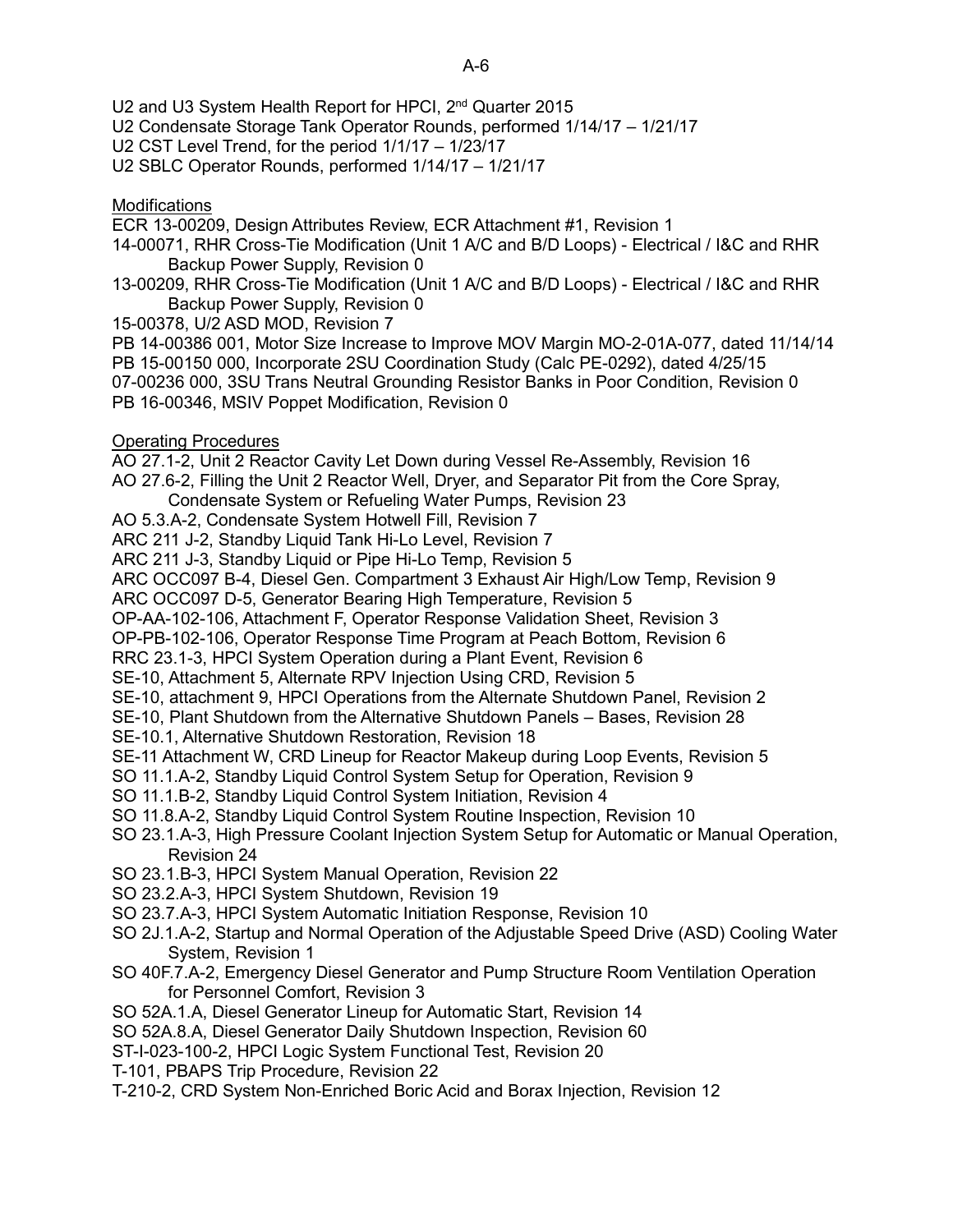T-211-2, CRD System SBLC Injection, Revision 10

T-212-2, RWCU System SBLC Injection, Revision 11

T-247-2, Aligning CST Bottom Suction to Main Condenser Hotwell and CRD Pumps, Revision 2

Operating Experience

- NRC Information Notice 2001-13, Inadequate Standby Liquid Control System Relief Valve Margin, dated 8/10/01
- NRC Information Notice 2010-27, Ventilation System Preventive Maintenance and Design Issues, dated 12/16/10
- NRC Information Notice 2012-01, Seismic Considerations Principally Issues Involving Tanks, dated 1/26/12
- NRC Information Notice 2012-12, HVAC Design Control Issues Challenge Safety System Function, dated 7/24/12
- OPXR ATI AR 1166034-08, NRC IN 2010-27 OPEX Evaluation, dated 3/31/11
- OPXR ATI AR 1328230-09, NRC IN 2012-01, Seismic Considerations Principally Issues Involving Tanks OPEX Evaluation, dated 5/8/12
- OPXR ATI AR 1393630-08, NRC Information Notice 2012-12, HVAC Design Control Issues Challenge Safety System Function OPEX Evaluation, dated 10/16/12

## **Procedures**

- CC-AA-102, Design Input and Configuration Change Impact Screening, Revision 29
- CC-AA-103, Configuration Change Control for Permanent Physical Plant Changes, Revision 29
- CC-AA-107, Configuration Change Acceptance Testing Criteria, Revision 9
- CC-MA-103-2001, Setpoint Methodology for PBAPS and LGS, Revision 2
- CC-MA-308-1002, Protective Device Sizing, Revision 1
- GP-2-2, Normal Plant Start-Up, Revision 9
- M-300, Specification for Piping Materials, Instrument Piping Standards and Valve Classifications for Peach Bottom Atomic Power Station Units 2 and 3, Revision 18
- M-301, Specification for Field Fabrication and Installation of ANSI B31.1 Piping and Instrumentation for Peach Bottom Atomic Power Station Units 2 and 3, Revision 14
- M-054-001, Magne-Blast Circuit Breaker Maintenance (4 & 13 KV) Complete Overhaul, Revision 26
- M-056-001, 480 Volt Motor Control Center Circuit Breaker Assembly and Cubicle Terminal Maintenance, Revision 33
- M-510-107, Inspection and Refurbishment of Atwood and Morrill Mark No. 234 and 237 Swing Check Valves, Revision 22
- MA-AA-716-008, Foreign Material Exclusion Program, Revision 13
- MA-AA-716-012, Post Maintenance Testing, Revision 22
- MA-AA-723-300, Diagnostic Testing of Motor Operated Valves, Revision 11
- MA-PB-1003, Winter Readiness and Storm Response Guidelines for the Peach Bottom Facility, Revision 11
- M-C-700-602, Core Boring, Revision 8
- OP-AA-108-103, Locked Equipment Program, Revision 2
- OP-AA-111-1001, Severe Weather and Natural Disaster Guidelines, Revision 15
- OP-PB-108-103-2, Locked Valve List PBAPS Unit #2, Revision 7
- OP-PB-111-1001, Preparation for Severe Weather, Revision 16
- RT-O-040-610-2, Outbuilding HVAC and Equipment Inspection for Summer Operation, Revision 24
- RT-O-040-630-2, Winterization Procedure, Revision 16
- ST-I-052-253-2, E3 Diesel Generator Inspection Post Maintenance Instrumentation and Logic Test, Revision 9
- ST-I-40F-253-2, E3 Diesel Generator Ventilation Logic Test, Revision 6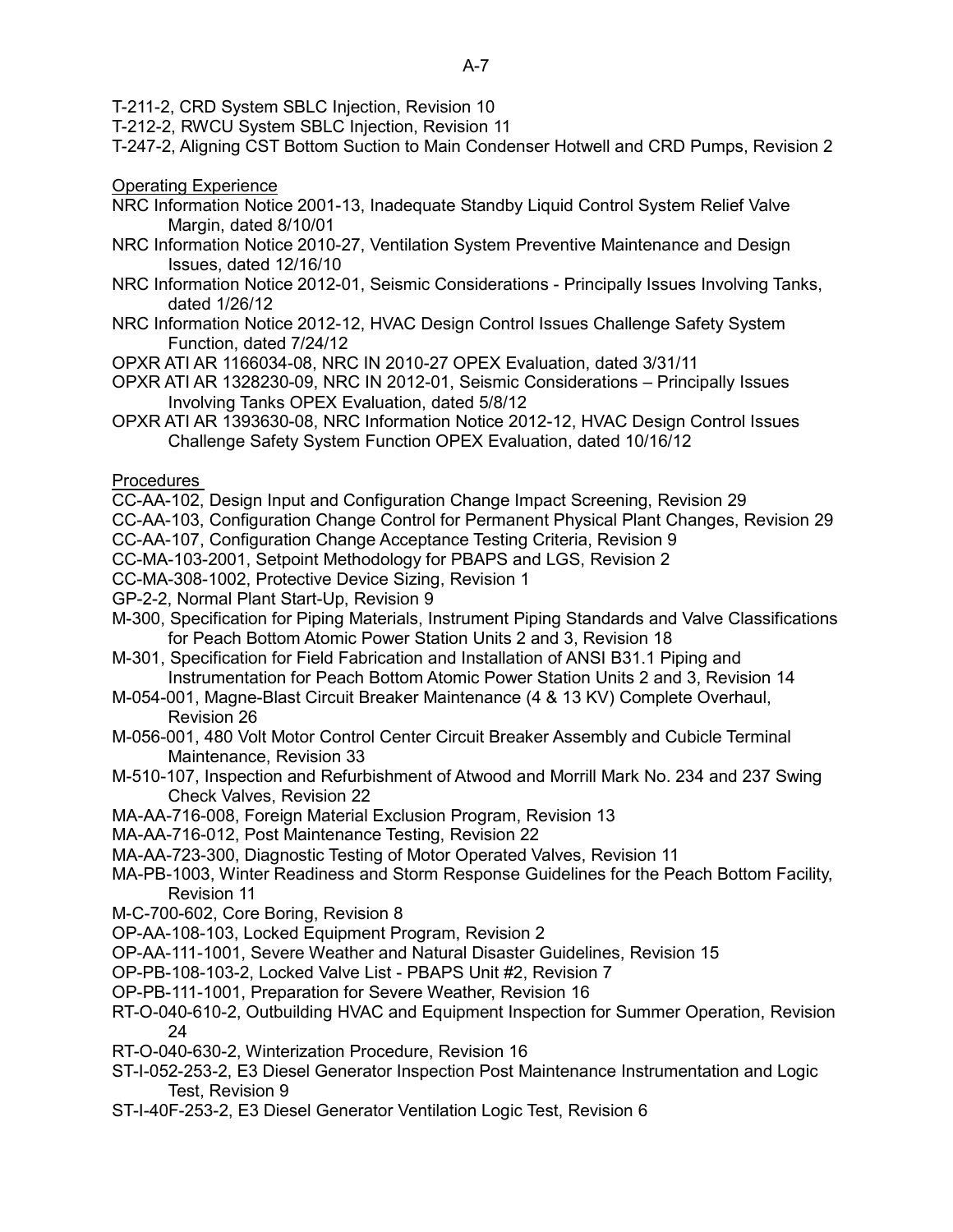## Vendor Technical Manuals

M-1-JJ-40-2, Standby Liquid Control Pump Vendor Manual, Revision 3

M-1-U-114-1, Standby Liquid Control Pump Data Sheet, dated 12/27/67

M-1-U-195-5, Standby Liquid Control System Design Specification, dated 10/4/68

M-51-182-2, Centrifugal Fans Series 134 Vendor Manual, Revision 5

- M-70-21-2, Switchgear Supply Booster Fan, Motor Generator, Room Exhaust Vendor Manual, Revision 2
- ML-RaychemS150-IM-Install 046, Raychem Industrial Heat-Tracing Installation and Maintenance Manual, Revision 6
- VTM No. E-7-219-1, Vendor Manual 6280-E7-219-1, General Electric Co. GEH-1802X, Unit #2 4.16 KV Metalclad Switchgear Types M-26 and M36 for Magne-Blast Air Circuit Breaker Types AM-4.16 and AM 23.8, Revision 8
- VTM No. E-7-509-2, Vendor Manual 6280-E7-509-2, General Electric Co. GEH-1802X, Unit #3 4.16 KV Metalclad Switchgear Type M-26 for Magne-Blast Air Circuit Breaker Type AM-4.16-250, Revision 5

#### Work Orders

| A1776668 | C0260630             | R <sub>1293382</sub> | R0620653             |
|----------|----------------------|----------------------|----------------------|
| A1930497 | R <sub>1059474</sub> | R <sub>1081950</sub> | R <sub>1069905</sub> |
| C0241050 | R <sub>1185222</sub> | R1248511             |                      |
| C0260048 | R <sub>1222528</sub> | R <sub>1196442</sub> |                      |
| C0260549 | R1287736             | R <sub>1109257</sub> |                      |